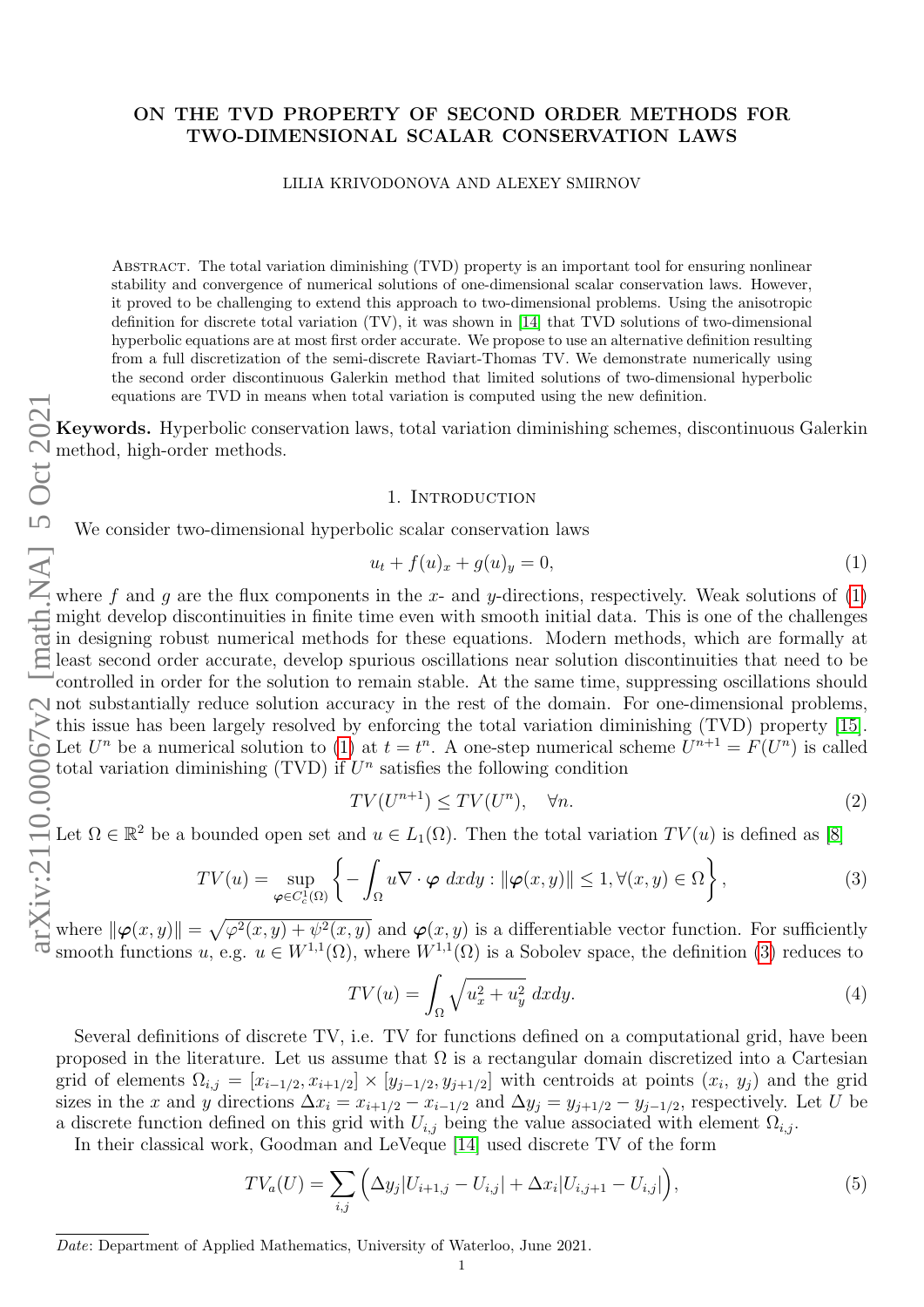commonly referred to in the literature as anisotropic TV. The definition [\(5\)](#page-0-2) is a discrete approximation of

<span id="page-1-1"></span>
$$
TV_a(u) = \int_{\Omega} |u_x| + |u_y| \, dxdy. \tag{6}
$$

They showed that any conservative, TVD scheme for solving hyperbolic conservation laws in the twodimensional space is at most first-order accurate for monotone solutions of [\(1\)](#page-0-0). In order to prove this statement, an associated one-dimensional scheme with the same order of accuracy and special initial data was considered. If the two-dimensional scheme is TVD, then the corresponding one-dimensional scheme should be monotone at least on certain initial data and, therefore, is at most first-order accurate. Thus, the original two-dimensional scheme is also at most first order accurate.

The TVD property is an important tool for proving nonlinear stability and convergence of a numerical scheme for one-dimensional problems. The limiters are commonly used to develop TVD schemes, e.g. [\[19,](#page-15-3) [24\]](#page-15-4) for finite volume methods and [\[6\]](#page-15-5) for DG methods. In the absence of a suitable TVD property for higher order two-dimensional schemes, most proposed and currently in use limiters are ad hoc. Recently, the local maximum principle (LMP) has been employed in proving stability of numerical solutions in the maximum norm [\[10,](#page-15-6) [11,](#page-15-7) [12,](#page-15-8) [13,](#page-15-9) [18\]](#page-15-10). The LMP property that the solution averages on a computational element at the next time level will not exceed the bounds given by solution averages at the present time in some neighborhood of the element. Thus, the solution is stable in the maximum norm for all times. Unfortunately, stability in the maximum norm is not sufficient to guarantee convergence, though enforcing both linear stability and LMP is property resulted in a convergent scheme [\[10\]](#page-15-6). Therefore, it is desirable to develop a TVD definition, that once enforced on solutions of high-order schemes, will guarantee stability and convergence.

While no two-dimensional numerical scheme can be both TVD and second order accurate in the sense of [\(5\)](#page-0-2), this statement was not proven for all possible definitions of discrete TV, e.g. a widely used

<span id="page-1-0"></span>
$$
TV_{is}(U) = \sum_{i,j} \sqrt{\Delta y_j^2 (U_{i+1,j} - U_{i,j})^2 + \Delta x_i^2 (U_{i,j+1} - U_{i,j})^2},
$$
\n(7)

which was first introduced in [\[23\]](#page-15-11), and is commonly referred to in the literature as isotropic TV. The analytical TV defined by [\(3\)](#page-0-1) is translation and rotation-invariant. However, the discrete TV definitions [\(5\)](#page-0-2) and [\(7\)](#page-1-0) are not isotropic, i.e. if the shape given by u is rotated, the corresponding values of  $TV_a(U)$ ,  $TV_{is}(U)$  can increase or decrease, see [\[7\]](#page-15-12) and Section 3. This makes these definitions not suitable for our purposes, since the TV of the numerical solution of  $(1)$  will depend on the orientation of u with respect to the grid. Both [\(5\)](#page-0-2) and [\(7\)](#page-1-0) are based on the forward difference approximations of  $\nabla u$ , and while [\(7\)](#page-1-0) improves the accuracy of [\(5\)](#page-0-2), it remains spatially anisotropic. A comprehensive discussion of this issue can be found in [\[2\]](#page-14-0).

A novel approach to computing discrete TV has been recently proposed in [\[16\]](#page-15-13). Given a mesh, the authors considered a staggered grid approximation of the divergence operator in [\(3\)](#page-0-1) and solved an optimization problem to find  $TV(U)$ . This approach, mimicking the standard, by duality, definition of the total variation, is referred to as the discrete dual TV. Since  $TV(u)$  is a convex functional for  $u \in L_1(\Omega)$ , the optimization problem resulting from discretization of [\(3\)](#page-0-1) has a unique global maximum, and can be solved by many standard proximal algorithms for convex optimization. The convergence of discrete dual TV to [\(3\)](#page-0-1) holds in both weak and strong topologies, e.g.  $L_p(\Omega)$  for any  $p < +\infty$ , [\[4,](#page-14-1) [5\]](#page-14-2). Moreover, for a broad family of discrete dual TV [\[4\]](#page-14-1) any sequence of bounded in  $L_p$  discrete functions, with uniformly bounded dual TV contains a convergent subsequence. A fast proximal gradient descent algorithm for solving the optimization problem arising from the implementation of this formulation was proposed in [\[16\]](#page-15-13) and further improved in [\[7\]](#page-15-12). The new dual discrete TV led to improvement in accuracy of TV computation and was used to solve TV-regularization based optimization problems with applications to image denoising, inpainting, motion estimation, and multi-label image segmentation [\[20,](#page-15-14) [7,](#page-15-12) [1,](#page-14-3) [21,](#page-15-15) [3\]](#page-14-4).

The main features distinguishing duality based TV definitions from the classical [\(5\)](#page-0-2) and [\(7\)](#page-1-0) are spatial isotropy and asymptotic consistency with [\(3\)](#page-0-1). Among multiple dual discrete definitions, the one proposed in [\[7\]](#page-15-12) is the most "isotropic" according to [\[5\]](#page-14-2). However, it is difficult to define the isotropy of a discrete TV, since there is no unique way of defining rotation and translation on a mesh.

In this paper, we consider  $TV_a$ ,  $TV_{is}$ , and the novel dual definition and apply them to compute TV in means of numerical solutions of two-dimensional hyperbolic equations. In particular, we employ the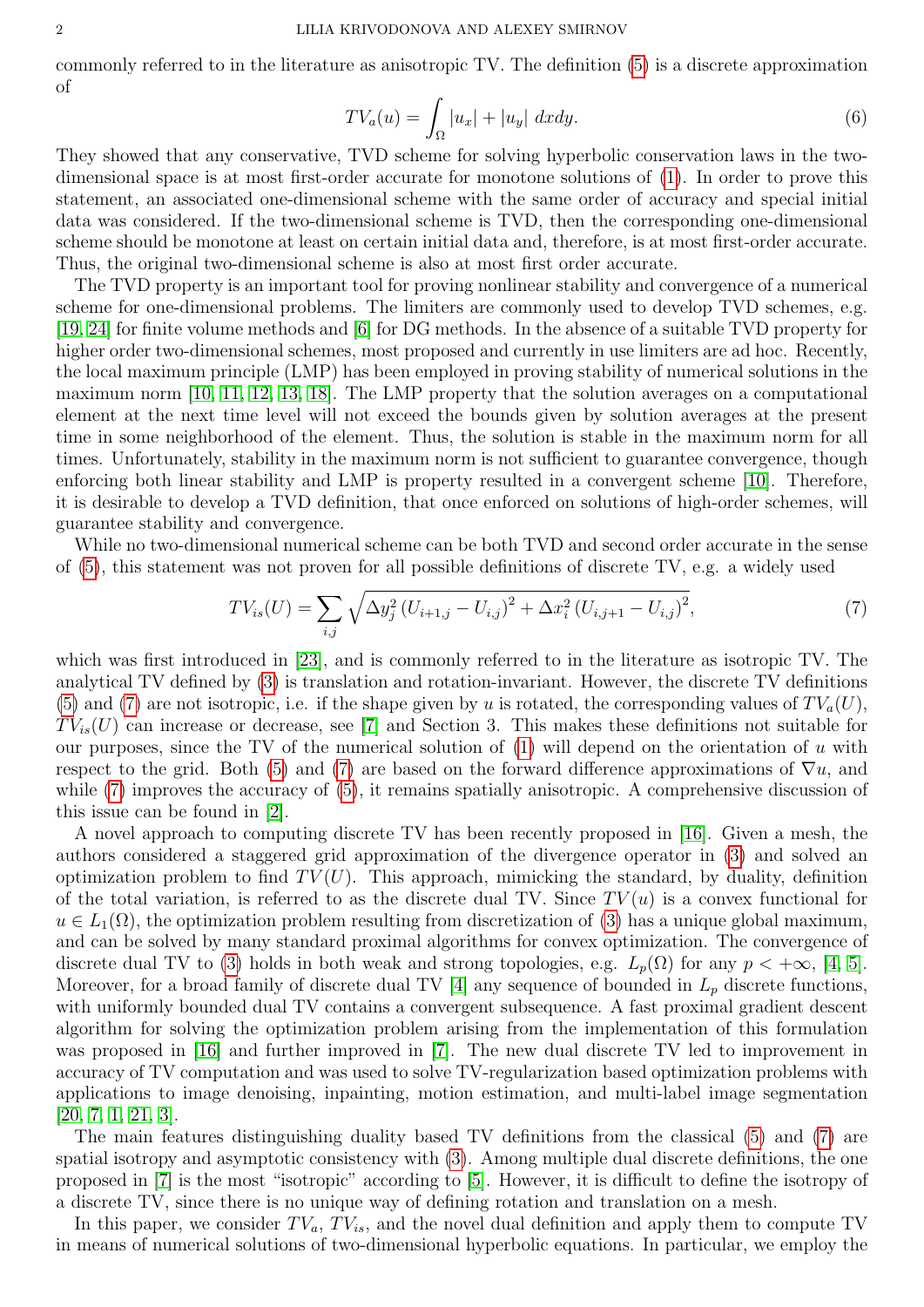second order discontinuous Galerkin method with the moment limiter [\[17\]](#page-15-16). We demonstrate that the computed numerical solutions are not TVD in the  $TV_a$  and  $TV_{is}$  sense, as expected. In contrast, the means of limited numerical solutions remain TVD when the dual definition is used. We conjecture that similar to one-dimensional problems, common limiters that are known in practice to stabilize solutions, reduce the slope of the solution enough for it to be TVD in the dual sense. Thus, we propose to use the dual TV definition as a suitable measure of multi-dimensional discrete TV for solutions of PDEs.

The paper is organized as follows. Section 2 introduces the duality-based definitions of discrete total variation and the algorithms used to compute it. Section 3 contains two numerical tests, which are used to compare the isotropy, accuracy, and consistency of the discrete TVs described above. The main numerical results are presented in Section 4 where we use the discontinuous Galerkin method to compute solutions to [\(1\)](#page-0-0) and their TVs. Finally, Section 5 presents our conclusions.

### 2. DUALITY-BASED DISCRETE TV DEFINITIONS

In this section we introduce duality-based definitions of discrete TV. Let  $u \in L_1(\Omega)$  have a bounded distributive derivative Du, and let a test function  $\varphi = (\varphi, \psi)$  be a differentiable vector field. We will further assume that  $\|\boldsymbol{\varphi}(x, y)\| \leq 1$ ,  $\forall (x, y) \in \Omega$ , and  $(\boldsymbol{\varphi} \cdot \vec{\boldsymbol{n}}) = 0$  on  $\partial \Omega$ , where  $\vec{\boldsymbol{n}}$  is the unit normal vector along the boundary  $\partial\Omega$ . Then by the divergence theorem the following identity holds

<span id="page-2-0"></span>
$$
\int_{\Omega} u \nabla \cdot \boldsymbol{\varphi} \, dx dy = - \int_{\Omega} \boldsymbol{\varphi} Du \, dx dy. \tag{8}
$$

Note that Du can be replaced by  $\nabla u$  if u is sufficiently smooth [\[9\]](#page-15-17). Using [\(8\)](#page-2-0) in [\(3\)](#page-0-1), the total variation of u on  $\Omega$  can be defined as

<span id="page-2-3"></span>
$$
TV(u) = \sup_{\varphi \in C_c^1(\Omega)} \left\{ \int_{\Omega} \varphi Du \, dxdy : \|\varphi(x,y)\| \le 1, \ \forall (x,y) \in \Omega \right\}.
$$
 (9)

We can approximate the left hand side of [\(8\)](#page-2-0) as

<span id="page-2-1"></span>
$$
\int_{\Omega} u \nabla \cdot \boldsymbol{\varphi} \, dxdy \approx \sum_{i,j} u_{i,j} \left( \frac{\varphi_{i+1/2,j} - \varphi_{i-1/2,j}}{\Delta x_i} + \frac{\psi_{i,j+1/2} - \psi_{i,j-1/2}}{\Delta y_j} \right) \Delta x_i \Delta y_j, \tag{10}
$$

where  $\varphi_{i+1/2,j} = \varphi(x_{i+1/2}, y_j)$ ,  $\psi_{i,j+1/2} = \psi(x_i, y_{j+1/2})$ ,  $\varphi_{i-1/2,j} = \varphi(x_{i-1/2}, y_j)$ ,  $\psi_{i,j-1/2} = \psi(x_i, y_{j-1/2})$ , and  $u_{i,j} = u(x_i, y_j)$ .

Assuming for simplicity that the computational grid is square, i.e.  $\Delta x_i = \Delta y_i = \Delta x$ ,  $\forall (i, j)$ ,  $1 \leq i \leq N$ ,  $1 \leq j \leq N$ , we apply summation by parts to the right hand side of [\(10\)](#page-2-1) to obtain a discrete analogue of the right hand side of [\(8\)](#page-2-0)

<span id="page-2-2"></span>
$$
\Delta x \sum_{i,j} u_{i,j} \left( (\varphi_{i+1/2,j} - \varphi_{i-1/2,j}) + (\psi_{i,j+1/2} - \psi_{i,j-1/2}) \right) =
$$
  
- 
$$
\Delta x \sum_{i,j} \varphi_{i+1/2,j} (u_{i+1,j} - u_{i,j}) + \psi_{i,j+1/2} (u_{i,j+1} - u_{i,j}) = -\Delta x \sum_{i,j} \langle Du_{i,j}, \varphi_{i,j} \rangle,
$$
 (11)

where  $\langle \cdot, \cdot \rangle$  denotes the Euclidean inner product of vectors in  $\mathbb{R}^2$ , and  $\boldsymbol{\varphi}_{i,j}$  and  $\boldsymbol{Du}_{i,j}$  are defined below. The vector  $\mathbf{D} u_{i,j} = (D^1 u_{i,j}, D^2 u_{i,j})$  with the components

<span id="page-2-5"></span>
$$
D^{1}u_{i,j} = u_{i+1,j} - u_{i,j}, \quad D^{2}u_{i,j} = u_{i,j+1} - u_{i,j}, \tag{12}
$$

can be viewed as a forward difference approximation of the gradient of u at the centroid of  $\Omega_{i,j}$ , up to division by  $\Delta x$ . Alternatively,  $D^1u_{i+1/2,j}$  can be viewed as a centered approximation of the partial derivative of u with respect to x at  $(x_{i+1/2}, y_j)$ , the midpoint of the right edge of  $\Omega_{i,j}$ , and  $D^2u_{i,j+1/2}$  as the partial derivative with respect to y at  $(x_i, y_{j+1/2})$ , the upper edge's midpoint, up to division by  $\Delta x$ . Similarly, the values  $\varphi_{i+1/2,j}$  and  $\psi_{i,j+1/2}$  are combined into a vector,  $\varphi_{i,j} = (\varphi_{i+1/2,j}, \psi_{i,j+1/2})$ . Note that though the values of  $\varphi$  and  $\psi$  are computed at edge midpoints, we associate  $\varphi_{i,j}$  with  $\Omega_{i,j}$  and summation over  $i$  and  $j$  in [\(11\)](#page-2-2).

Replacing the centroid values  $u_{i,j}$  with  $U_{i,j}$ , the values of the discrete function U on each  $\Omega_{i,j}$ , we obtain a semi-discrete version of [\(9\)](#page-2-3), known as Raviart-Thomas TV [\[5\]](#page-14-2) or discrete dual total variation

<span id="page-2-4"></span>
$$
TV_{RT}(U) = \max_{\varphi \in C_c^1(\Omega)} \left\{ \Delta x \sum_{i,j} \langle \mathbf{D} U_{i,j}, \varphi_{i,j} \rangle : ||\varphi(x,y)|| \le 1, \ \forall (x,y) \in \Omega \right\}.
$$
 (13)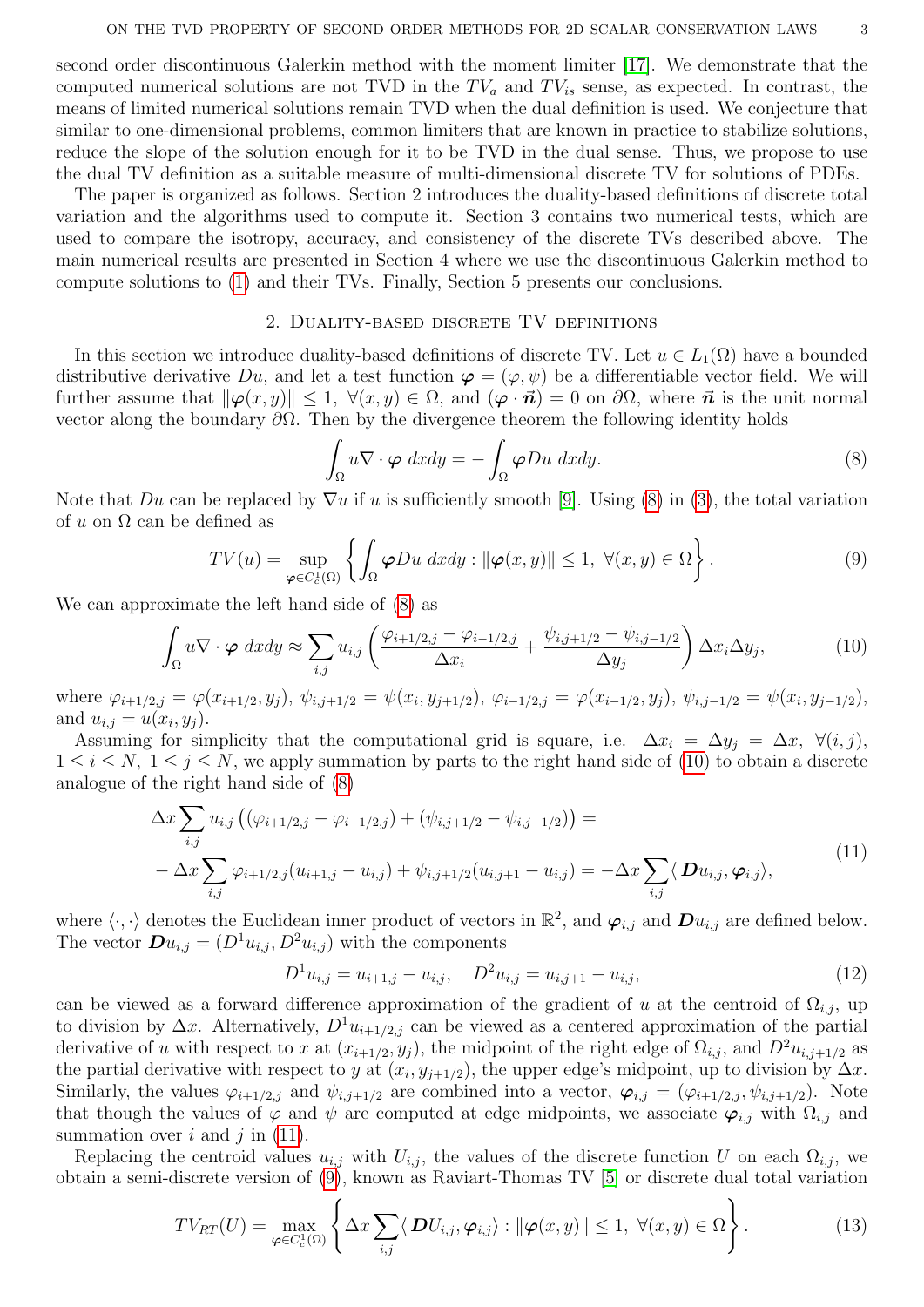and the factor  $\Delta x$  before the sum accounts for the size of the cells. Since computation of the inner products in [\(13\)](#page-2-4) requires the values of the continuous function  $\varphi$  at edge midpoints only,  $\varphi$  can be replaced with a discrete function  $\tilde{\varphi}$ , with  $\tilde{\varphi}_{i,j} = (\varphi_{i+1/2,j}, \psi_{i,j+1/2})$  defined on the  $(N+1) \times (N+1)$ grid of edge midpoints  $(x_{i+1/2}, y_j)$ ,  $(x_i, y_{j+1/2})$ . To obtain a fully discrete expression for  $TV_{RT}(U)$ , the constraint  $\|\varphi(x, y)\| \leq 1$  on  $\varphi$  should be replaced with an equivalent constraints on values of  $\tilde{\varphi}$ . In [\[4,](#page-14-1) [7,](#page-15-12) [16\]](#page-15-13), this idea has been extensively studied and used to construct fully discrete dual TV definitions for TV-regularization based optimization with application to imaging problems.

There are multiple ways to impose the bound on the norm of the discrete test function  $\tilde{\varphi}$ . An obvious constraint results from the bounds on the values of  $\varphi$  at edge midpoints, i.e.  $\sqrt{\varphi_{i+1/2,j}^2 + \psi_{i+1/2,j}^2} \leq 1$ and  $\sqrt{\varphi_{i,j+1/2}^2 + \psi_{i,j+1/2}^2} \leq 1$ . However, by the derivation above  $\psi_{i+1/2,j}$  and  $\varphi_{i,j+1/2}$  are not included in  $\tilde{\varphi}$ . Since these values are not available, they need to be defined outside of the definition [\(13\)](#page-2-4). We interpolate them by averaging. For example, the value of  $\psi_{i+1/2,j}$  on a uniform grid can be obtained by averaging  $\psi_{i,j+1/2}, \psi_{i+1,j+1/2}, \psi_{i,j-1/2}, \psi_{i+1,j-1}$ , as

$$
\psi_{i+1/2,j} = \frac{\psi_{i,j+1/2} + \psi_{i,j-1/2} + \psi_{i+1,j+1/2} + \psi_{i+1,j-1/2}}{4},
$$

see Figure [1](#page-3-0) and Figure [2](#page-4-0) (right). We can write this in operator notation by setting  $(\varphi_{i+1/2,j}, \psi_{i+1/2,j}) \equiv$  $(P^1\widetilde{\varphi})_{i+1/2,j}$  where

<span id="page-3-1"></span><span id="page-3-0"></span>
$$
(\boldsymbol{P}^1 \widetilde{\boldsymbol{\varphi}})_{i+1/2,j} = ((P^1 \widetilde{\boldsymbol{\varphi}})_{i+1/2,j}^1, (P^1 \widetilde{\boldsymbol{\varphi}})_{i+1/2,j}^2) = \begin{pmatrix} \psi_{i+1/2,j}, & \frac{\psi_{i,j+1/2} + \psi_{i,j-1/2} + \psi_{i+1,j+1/2} + \psi_{i+1,j-1/2}}{4} \end{pmatrix} .
$$
\n(14)



FIGURE 1. The stencil of the discrete test function in the dual definition [\(17\)](#page-4-1) on  $\Omega_{i,j} = [x_{i-1/2}, x_{i+1/2}] \times [y_{j-1/2}, y_{j+1/2}]$ . Components of  $\widetilde{\varphi}$  are shown in black. Interpolated values are shown in red and blue.

In  $\mathbf{P}^1(\widetilde{\varphi})$ , the first component is the identity operator and the second component averages the values<br>the four horizontal odges around the point  $(x, y, y, y)$  and assigns this value to the second Figure of  $\psi$  on the four horizontal edges around the point  $(x_{i+1/2}, y_j)$  and assigns this value to  $\psi_{i+1/2,j}$ , see Figure [2](#page-4-0) (right). Similarly, we define  $(\varphi_{i,j+1/2}, \psi_{i,j+1/2}) \equiv (\mathbf{P}^2 \widetilde{\varphi})_{i,j+1/2}$ , where the first component is the average<br>of the values of  $\varphi$  on the four vertical edges around the point  $(x, y, \psi_k)$  and the second comp of the values of  $\varphi$  on the four vertical edges around the point  $(x_i, y_{j+1/2})$  and the second component is the identity operator, see Figure [2](#page-4-0) (left). Finally, we define the centroid value  $(\varphi_{i,j}, \psi_{i,j}) \equiv (\mathbf{P}^3 \widetilde{\varphi})_{i,j}$ , as<br>an average of edge values in the horizontal and vertical directions, see Figure 2 (contex). The o an average of edge values in the horizontal and vertical directions, see Figure [2](#page-4-0) (center). The operators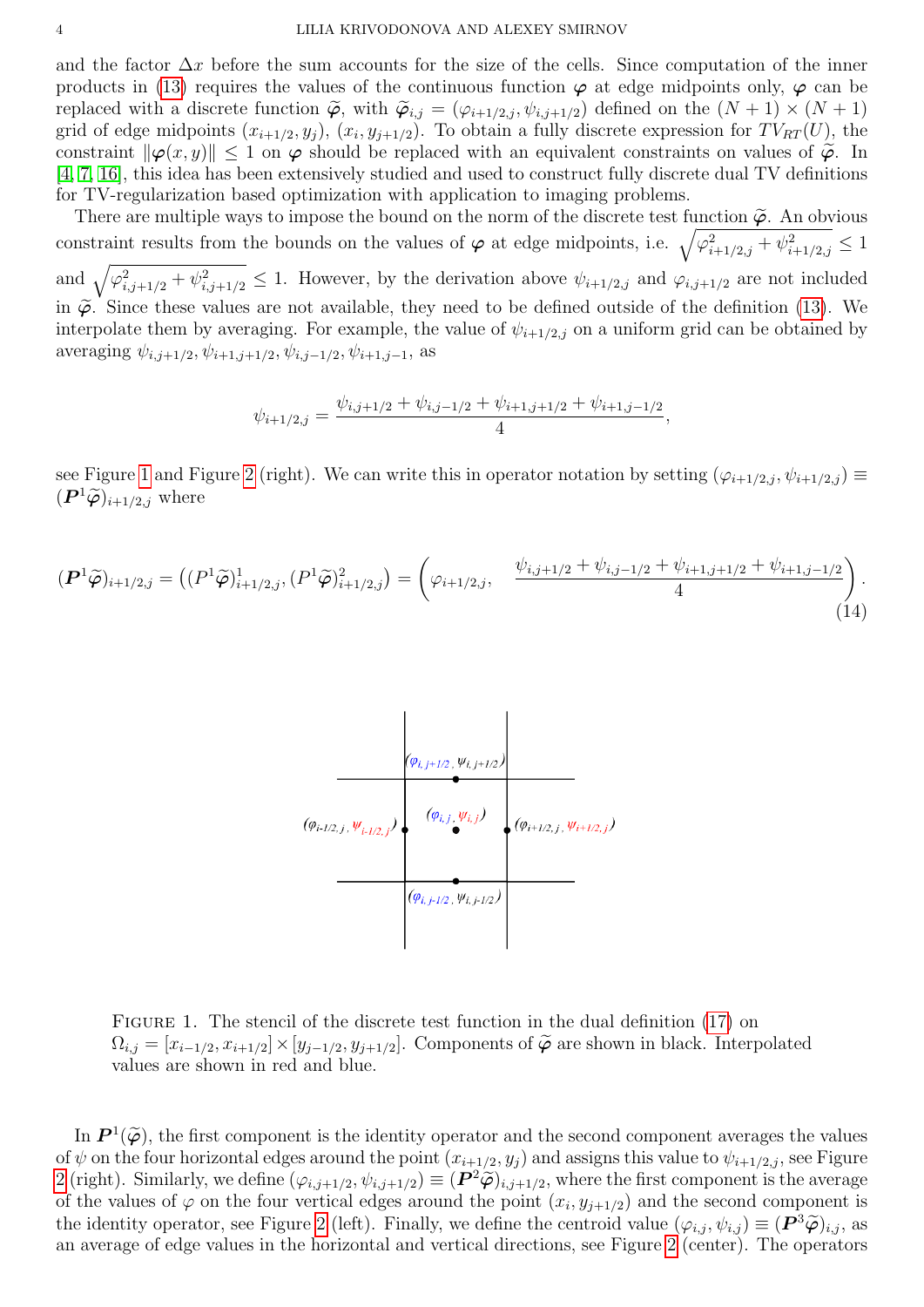<span id="page-4-0"></span>

FIGURE 2. Interpolation stencils for  $\varphi_{i,j+1/2}$  (left),  $\varphi_{i,j}$ ,  $\psi_{i,j}$  (center),  $\psi_{i+1/2,j}$  (right). Components of  $\tilde{\varphi}$  are shown in black, interpolated values are shown in red and blue.

 $\mathbb{P}^2$  and  $\mathbb{P}^3$  are defined as

$$
(\boldsymbol{P}^2 \widetilde{\boldsymbol{\varphi}})_{i,j+1/2} = ((P^2 \widetilde{\boldsymbol{\varphi}})_{i,j+1/2}^1, (P^2 \widetilde{\boldsymbol{\varphi}})_{i,j+1/2}^2) = \left(\frac{\varphi_{i+1/2,j} + \varphi_{i+1/2,j+1} + \varphi_{i-1/2,j} + \varphi_{i-1/2,j+1}}{4}, \quad \psi_{i,j+1/2}\right),
$$
\n(15)

$$
(\boldsymbol{P}^3 \widetilde{\boldsymbol{\varphi}})_{i,j} = \left( (P^3 \widetilde{\boldsymbol{\varphi}})_{i,j}^1, (P^3 \widetilde{\boldsymbol{\varphi}})_{i,j}^2 \right) = \left( \frac{\varphi_{i+1/2,j} + \varphi_{i-1/2,j}}{2}, \frac{\psi_{i,j+1/2} + \psi_{i,j-1/2}}{2} \right). \tag{16}
$$

Since  $\varphi$  was assumed to satisfy  $(\varphi \cdot \vec{n}) = 0$  on  $\partial\Omega$ , we require  $(\tilde{\varphi} \cdot \vec{n}) = 0$ , which means that the boundary values of  $\widetilde{\varphi}$  are equal zero, i.e.  $\varphi_{1/2,j} = \varphi_{N+1/2,j} = \psi_{i,1/2} = \psi_{i,N+1/2} = 0, 0 \le i \le N, 0 \le j \le N$ . With that, we define the space

<span id="page-4-2"></span><span id="page-4-1"></span>
$$
\Pi(\Omega) = \{ \widetilde{\boldsymbol{\varphi}} \in \mathbb{R}^{2 \times (N+1) \times (N+1)} : (\widetilde{\boldsymbol{\varphi}} \cdot \vec{\boldsymbol{n}}) = 0 \text{ on } \partial \Omega \}.
$$

Then, using the constraints and notations developed above, we arrive at a fully discrete expression for the dual total variation [\[7\]](#page-15-12)

$$
TV_d(U) = \max_{\tilde{\varphi} \in \Pi(\Omega)} \left\{ \Delta x \sum_{i,j} \langle DU_{i,j}, \tilde{\varphi}_{i,j} \rangle : \sqrt{\varphi_{i+1/2,j}^2 + \psi_{i+1/2,j}^2} \le 1, \sqrt{\varphi_{i,j+1/2}^2 + \psi_{i,j+1/2}^2} \le 1, \sqrt{\varphi_{i,j+1/2}^2 + \psi_{i,j+1/2}^2} \le 1, \sqrt{\varphi_{i,j+1/2}^2 + \psi_{i,j+1/2}^2} \le 1, \sqrt{\varphi_{i,j+1/2}^2 + \psi_{i,j+1/2}^2} \le 1, \sqrt{\varphi_{i,j+1/2}^2 + \psi_{i,j+1/2}^2} \le 1, \sqrt{\varphi_{i,j+1/2}^2 + \psi_{i,j+1/2}^2} \le 1, \sqrt{\varphi_{i,j+1/2}^2 + \psi_{i,j+1/2}^2} \le 1, \sqrt{\varphi_{i,j+1/2}^2 + \psi_{i,j+1/2}^2} \le 1, \sqrt{\varphi_{i,j+1/2}^2 + \psi_{i,j+1/2}^2} \le 1, \sqrt{\varphi_{i,j+1/2}^2 + \psi_{i,j+1/2}^2} \le 1, \sqrt{\varphi_{i,j+1/2}^2 + \psi_{i,j+1/2}^2} \le 1, \sqrt{\varphi_{i,j+1/2}^2 + \psi_{i,j+1/2}^2} \le 1, \sqrt{\varphi_{i,j+1/2}^2 + \psi_{i,j+1/2}^2} \le 1, \sqrt{\varphi_{i,j+1/2}^2 + \psi_{i,j+1/2}^2} \le 1, \sqrt{\varphi_{i,j+1/2}^2 + \psi_{i,j+1/2}^2} \le 1, \sqrt{\varphi_{i,j+1/2}^2 + \psi_{i,j+1/2}^2} \le 1, \sqrt{\varphi_{i,j+1/2}^2 + \psi_{i,j+1/2}^2} \le 1, \sqrt{\varphi_{i,j+1/2}^2 + \psi_{i,j+1/2}^2} \le 1, \sqrt{\varphi_{i,j+1/2}^2 + \psi_{i,j+1/2}^2} \le 1, \sqrt{\varphi_{i,j+1/2}^2 + \psi_{i,j+1/
$$

where the subscript d stands for "dual". Using the operator notation  $(14)$  -  $(16)$ , the above can be rewritten as

<span id="page-4-3"></span>
$$
TV_d(U) = \max_{\widetilde{\boldsymbol{\varphi}} \in \Pi(\Omega)} \left\{ \Delta x \sum_{i,j} \langle \mathbf{D} U_{i,j}, \widetilde{\boldsymbol{\varphi}}_{i,j} \rangle : ||\mathbf{P}^k \widetilde{\boldsymbol{\varphi}}||_2 \le 1, \ k = 1, \dots, 3, \ \forall (i,j) \right\},\tag{18}
$$

where  $\|\cdot\|_2$  denotes the Euclidean norm of a vector  $(P^k\widetilde{\varphi})_{i,j}$  in  $\mathbb{R}^2$ .<br>Computing the maximizer of the constrained optimization problem

Computing the maximizer of the constrained optimization problem [\(18\)](#page-4-3) is a difficult task. Therefore, an equivalent saddle-point formulation [\[22\]](#page-15-18) is derived. For this purpose, we will state the primal-dual formulation of [\(18\)](#page-4-3). We introduce the gradient field  $\boldsymbol{v} = (\boldsymbol{v}_1, \boldsymbol{v}_2, \boldsymbol{v}_3)$ , with  $\boldsymbol{v}_k = (v_k^x, v_k^y)$  $k^y_k \in \mathbb{R}^2$ ,  $k = 1, 2, 3$ , approximating  $\nabla u$  at  $(x_{i+1/2}, y_j)$ ,  $(x_i, y_{j+1/2})$  and  $(x_i, y_j)$ , respectively. Let  $v \in V$ , where

$$
\boldsymbol{V} = \{\boldsymbol{v} : \|\boldsymbol{v}\|_{1,1,2} < +\infty\}, \ \|\boldsymbol{v}\|_{1,1,2} = \sum_{k} \|\boldsymbol{v}_k\|_{1,2}, \ \|\boldsymbol{v}_k\|_{1,2} = \sum_{i,j} \|(\boldsymbol{v}_k)_{i,j}\|_2 = \sum_{i,j} \sqrt{(v_k^x)_{i,j}^2 + (v_k^y)_{i,j}^2}.
$$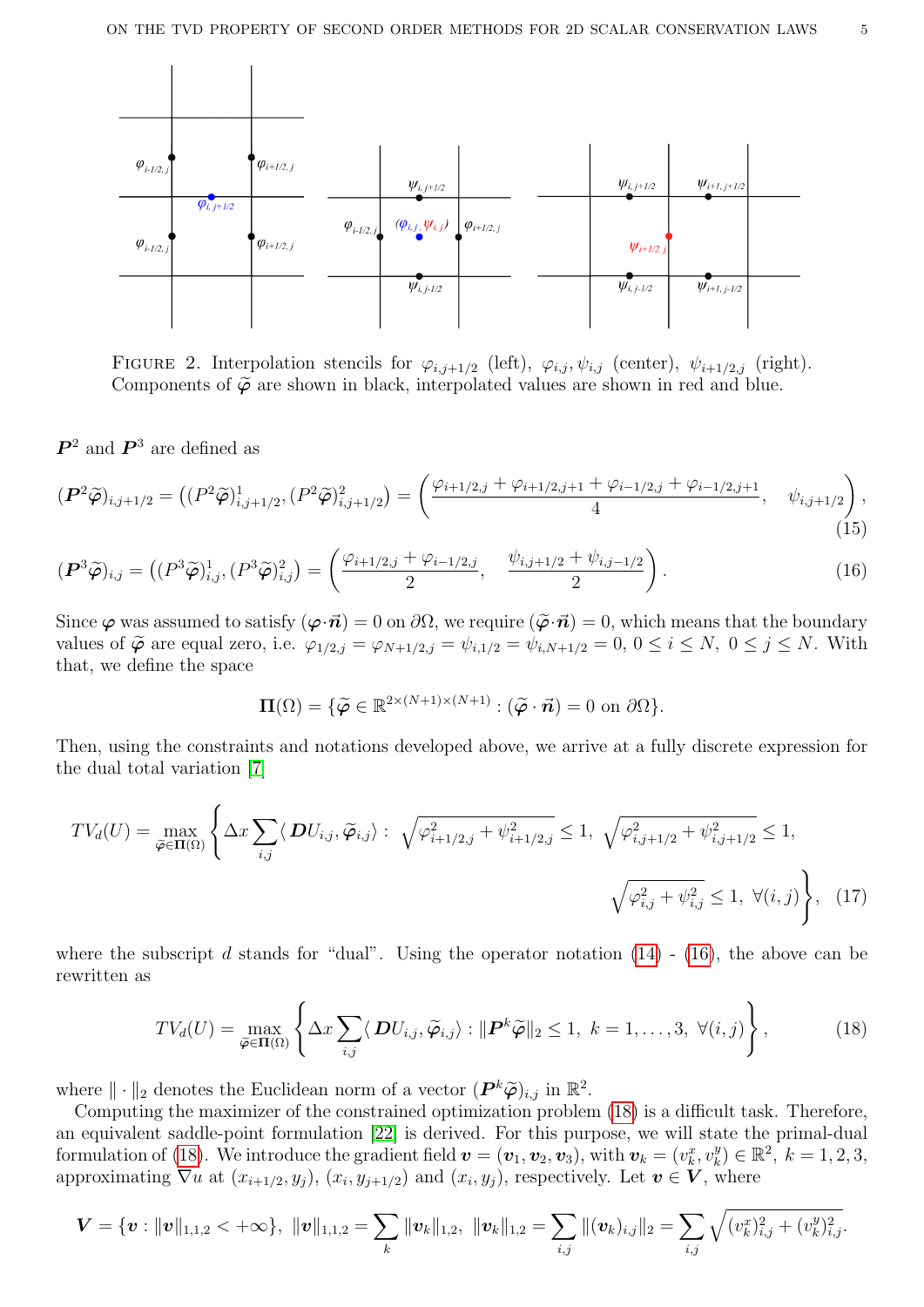We define the operator  $\mathbf{F}: \mathbf{V} \to \mathbb{R}^{2 \times (N+1) \times (N+1)}$  :  $(\mathbf{Fv})_{i,j} = ((F^1v)_{i+1/2,j}, (F^2v)_{i,j+1/2}),$  with components

$$
(F^1 \mathbf{v})_{i+1/2,j} = \left( (v_1^x)_{i+1/2,j} + \frac{(v_2^x)_{i,j+1/2} + (v_2^x)_{i,j-1/2} + (v_2^x)_{i+1,j+1/2} + (v_2^x)_{i+1,j-1/2}}{4} + \frac{(v_3^x)_{i,j} + (v_3^x)_{i+1,j}}{2} \right),
$$
\n
$$
(19)
$$
\n
$$
(F^2 \mathbf{v})_{i,j+1/2} = \left( (v_2^y)_{i+1/2,j} + \frac{(v_1^y)_{i+1/2,j} + (v_1^y)_{i+1/2,j+1} + (v_1^y)_{i-1/2,j+1} + (v_1^y)_{i-1/2,j+1}}{4} + \frac{(v_3^y)_{i,j} + (v_3^y)_{i,j+1}}{2} \right).
$$

The operator  $\bf{F}$  is a projection of  $\bf{v}$  onto a coarser grid of edge midpoints. The value of the first component  $(F^1v)_{i+1/2,j}$  is assigned to the edge midpoint  $(x_{i+1/2}, y_j)$  and the value of the second component  $(F^2v)_{i,j+1/2}$  to the edge midpoint  $(x_i, y_{j+1/2})$ . Then, the primal-dual formulation of [\(18\)](#page-4-3) can be stated as the following saddle-point problem

<span id="page-5-0"></span>
$$
TV_d(U) = \min_{\boldsymbol{v} \in \mathbf{V}} \max_{\widetilde{\boldsymbol{\varphi}} \in \Pi(\Omega)} \left\{ \Delta x \sum_{i,j} \langle (\boldsymbol{F} \boldsymbol{v})_{i,j}, \widetilde{\boldsymbol{\varphi}}_{i,j} \rangle : \boldsymbol{F} \boldsymbol{v} = \boldsymbol{D} U, \ \|\boldsymbol{P}^k \widetilde{\boldsymbol{\varphi}}\|_2 \le 1, \ k = 1, 2, 3, \ \forall (i,j) \right\}.
$$
 (21)

Using [\(21\)](#page-5-0), we can derive a minimization problem for  $v$ , an approximation of the gradient of u,

<span id="page-5-2"></span>
$$
TV_d(U) = \min_{\mathbf{v} \in \mathbf{V}} \left\{ \Delta x \left( \sum_{i,j} ||(\mathbf{v}_1)_{i,j}||_2 + \sum_{i,j} ||(\mathbf{v}_2)_{i,j}||_2 + \sum_{i,j} ||(\mathbf{v}_3)_{i,j}||_2 \right) : \mathbf{F}\mathbf{v} = \mathbf{D}U \right\}.
$$
 (22)

The above is called the primal problem, for which [\(18\)](#page-4-3) is the corresponding dual problem.

There are generally infinitely many ways to define  $P^k$  and corresponding F. A proper choice of operators  $\mathbf{P}^k$ ,  $\mathbf{F}$  allows one to establish the uniqueness of the maximizer  $\widetilde{\varphi}$  in [\(18\)](#page-4-3) and consistency<br>of the resulting discrete dual TV definition with the applytical TV (3). We now appeal to a general of the resulting discrete dual TV definition with the analytical TV [\(3\)](#page-0-1). We now appeal to a general theorem of [\[4\]](#page-14-1), which states

**Theorem 2.1.** Assume the supports and the weights of the convolutions defining operators  $\bf{F}$  on the  $N \times N$  meshes are uniformly bounded. Then discrete dual TV defined by

$$
TV(U) = \min_{\mathbf{v}} \left\{ \Delta x \|\mathbf{v}\| : \mathbf{F}\mathbf{v} = \mathbf{D}U \right\},\tag{23}
$$

(20)

where the norm is taken in an appropriate space, Γ-converges to

<span id="page-5-1"></span>
$$
TV(U) = \begin{cases} |Du|(\Omega) & \text{if } u \in BV(\Omega), \\ +\infty & \text{otherwise} \end{cases}
$$
 (24)

The convergence holds in both weak and strong topologies, such as  $L_p(\Omega)$  for any  $p < +\infty$ .

The following result is the direct implication of Theorem [2.1](#page-5-1)

**Corollary 2.1.1.** The discrete TV defined by  $(17)$  is consistent with  $(3)$  in the sense of  $(24)$ .

Furthermore, the compactness result for  $TV_d$  follows from Proposition 2.5 of [\[4\]](#page-14-1). Let  $\{U^N\}_{N>0}$  be a sequence of discrete functions, defined on  $N \times N$  grids. Let us further assume that

$$
TV_d(U^N) < +\infty, \ \forall N > 0,
$$

and that  $U^N$  remains bounded in  $L_p(\Omega)$ . Then there exists a subsequence  $\hat{U}^N$  of  $U^N$  and a function  $u \in L_1(\Omega)$ , such that  $\hat{U}^N$  converges to u in  $L_1(\Omega)$ .

By Proposition 1 of [\[7\]](#page-15-12), a strong duality between [\(18\)](#page-4-3) and [\(22\)](#page-5-2) holds. Therefore, the primal and dual problems have the same optimal value. That is, if a maximizer  $\tilde{\varphi}^{\dagger}$  of the primal problem and a minimizer  $\mathbf{a}^{\dagger}$  of the dual problem exist, then we have minimizer  $v^{\dagger}$  of the dual problem exist, then we have

$$
TV_d(U) = \Delta x \sum_{i,j} \langle \mathbf{D} U_{i,j}, \widetilde{\boldsymbol{\varphi}}_{i,j}^{\dagger} \rangle = \Delta x ||\boldsymbol{v}^{\dagger}||_{1,1,2}.
$$

Wecompute the minimizer  $v^{\dagger}$  using the alternating proximal gradient method ([\[7\]](#page-15-12), Algorithm 2), a simplified version of the general alternating direction method of multipliers. The algorithm is given below.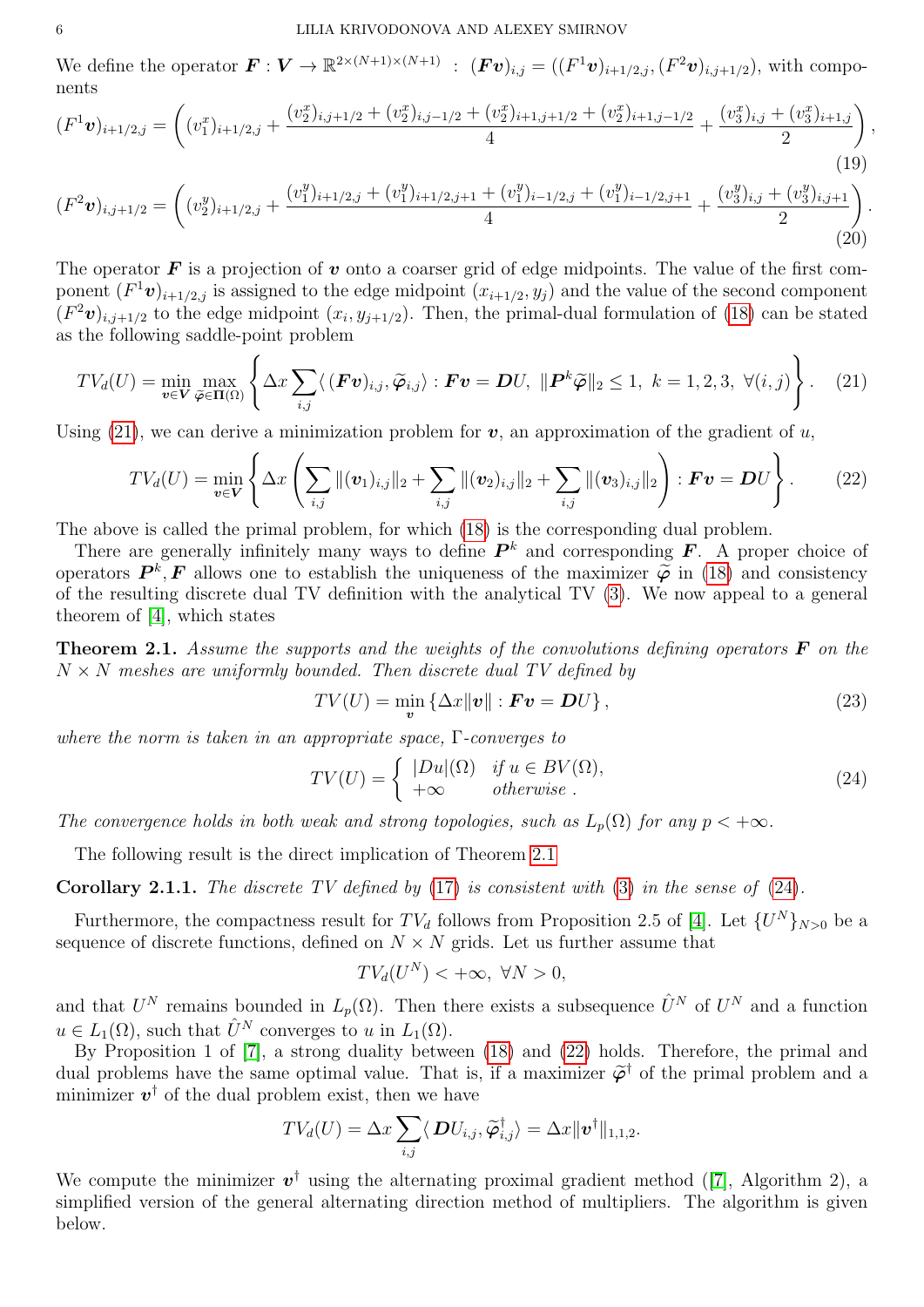Algorithm 1 To solve [\(18\)](#page-4-3)-[\(22\)](#page-5-2) for  $\mathbf{v}^{\dagger}$ ,  $\widetilde{\varphi}^{\dagger}$ , given U on a square mesh.

 $\mathbf{v}^0 := ((D^1 U, \mathbf{0}), (\mathbf{0}, D^2 U), (\mathbf{0}, \mathbf{0})), \quad \widetilde{\boldsymbol{\varphi}}^0 := \mathbf{0}$ <br>while  $||\mathbf{v}^{n+1}||_{\mathbf{0},\mathbf{0},\mathbf{0}} = ||\mathbf{v}^n||_{\mathbf{0},\mathbf{0},\mathbf{0}} > \varepsilon$  do  $\textbf{while }|\|\bm{v}^{n+1}\|_{1,1,2}-\|\bm{v}^n\|_{1,1,2}|>\varepsilon\textbf{ do}$ for  $k = 1 \dots 3$  do  $\mathbf{v}_k^{n+1} = (\mathbf{v}_k^n + \gamma \mathbf{P}^k (\mathbf{D}U - \mathbf{F} \mathbf{v}^n + \mu \widetilde{\boldsymbol{\varphi}}^n)) (1 - 1/[\max(|\mathbf{v}_k^n|/\gamma \mu, 1)])$  $\widetilde{\varphi}^{n+1} = \widetilde{\varphi}^{n} + (DU - Fv^{n+1})/\mu$ end for end while

In Algorithm 1,  $\mathbf{P}^k$ ,  $k = 1, 2, 3$ , are defined by [\(14\)](#page-3-1)-[\(16\)](#page-4-2) and  $\mathbf{D}U$  is given by [\(12\)](#page-2-5). The algorithm converges when  $\gamma ||F||^2 < 1$  and  $\mu > 0$  [\[4\]](#page-14-1), where  $||F||$  is the operator norm of F and  $||F||^2 \leq 3$ . Suitable values for the parameter  $\mu$  are discussed in Section 3, while  $\gamma = 0.33$  is used as suggested in [\[7\]](#page-15-12).

### 3. Accuracy of discrete TV definitions

Before applying the three definitions of discrete TV introduced in the previous sections to numerical solutions of hyperbolic PDEs, we investigate how well discrete TVs approximate the analytical TV [\(3\)](#page-0-1) under mesh refinement and verify convergence of the Algorithm 1.

3.1. Asymptotic consistency. We consider a rectangular domain  $\Omega = [-1, 1] \times [-1, 1]$  and a function  $u(x,y) = \exp\left(-\frac{x^2+y^2}{15^2}\right)$  $\left(\frac{2+y^2}{15^2}\right)$ .  $\Omega$  is discretized into an  $N \times N$  mesh of square elements  $\Omega_{i,j}$ . We approximate u by a grid-based function U, where  $U_{i,j}$  is set equal to the cell average of u on  $\Omega_{i,j}$ .  $TV_a(U)$  and  $TV_{is}(U)$  are computed using [\(5\)](#page-0-2) and [\(7\)](#page-1-0), respectively.  $TV_d(U)$  is computed according to Algorithm 1 with  $\varepsilon = 10^{-7}$ , which is a sufficient accuracy for the examples considered here and later on in Section 4. The TV values obtained using the three definitions are listed in Table [1.](#page-6-0) Next, we compare them to the analytical TV of  $u(x, y)$  given by [\(4\)](#page-0-3)

$$
TV(u) = \int_{\Omega} \sqrt{u_x^2 + u_y^2} \, dxdy \approx 0.835249.
$$

<span id="page-6-0"></span>It appears that  $TV_d(U)$  and  $TV_{is}(U)$  converge to  $TV(u)$  as N increases, while  $TV_a(U)$  approaches the value of the integral in [\(6\)](#page-1-1), i.e.  $TV_a(u) \approx 1.063472$  at the limit of  $\Delta x \to 0$ ,  $\Delta y \to 0$  for this smooth u.

|       | $N-TV_{\sigma}$       | $\Delta TV_a$ | $TV_{is}$         | $\Delta TV_i$ $TV_d$ |                                | $\Delta TV_d$            | $\mu$ |
|-------|-----------------------|---------------|-------------------|----------------------|--------------------------------|--------------------------|-------|
|       | 20 1.109121 0.045649  |               |                   | 0.868625 0.033347    | $0.874901$ $0.039749$ 5.0e-1   |                          |       |
| 40    | 1.088240 0.024768     |               |                   | 0.854071 0.018782    |                                | 0.855026 0.019873 3.0e-1 |       |
| -80 - | 1.076348 0.012876     |               | 0.845162 0.009981 |                      | $0.845381$ $0.010022$ $1.0e-1$ |                          |       |
|       | 160 1.069985 0.006513 |               | 0.840318 0.005069 |                      | $0.840308$ $0.005059$ $5.0e-2$ |                          |       |

TABLE 1. Total variation of discrete approximations U of  $u(x,y) = \exp \left(-\frac{x^2+y^2}{15^2}\right)$  $\frac{1}{15^2}$  on  $N = 20, 40, 80, 160$  meshes.

We report the magnitude of the difference between the analytical and discrete TVs, denoted by  $\Delta TV$ , in Table 1. We observe that for this smooth function, the  $TV_{is}$  and  $TV_d$  converge linearly to  $TV(u)$ , and  $TV_a$  converges linearly to  $TV_a(u)$ .

**Remark.** Convergence of Algorithm 1 depends on a proper choice for the value of parameter  $\mu$  [\[7\]](#page-15-12). In particular, we have observed in our numerical experiments that  $\mu$  dependents on the size of a mesh and for a carefully tuned value of  $\mu$  the convergence of  $\Delta TV_d$  can be superlinear. To find a suitable value for a mesh of a particular resolution, we ran a direct search in the interval  $(0, 1)$  with a step size  $\Delta \mu = 5.0 \times 10^{-2}$ . We choose the value of  $\mu$  that provides the smallest  $\Delta T V_d$ . The number of steps to convergence also depends on mesh size. For example, it took  $50-100$  iterations to achieve the  $\varepsilon = 10^{-7}$ accuracy with  $N = 80$ . The values of  $\mu$  found for each mesh are listed in the last column of Table [1.](#page-6-0) These values were also used in the numerical tests in Section 4.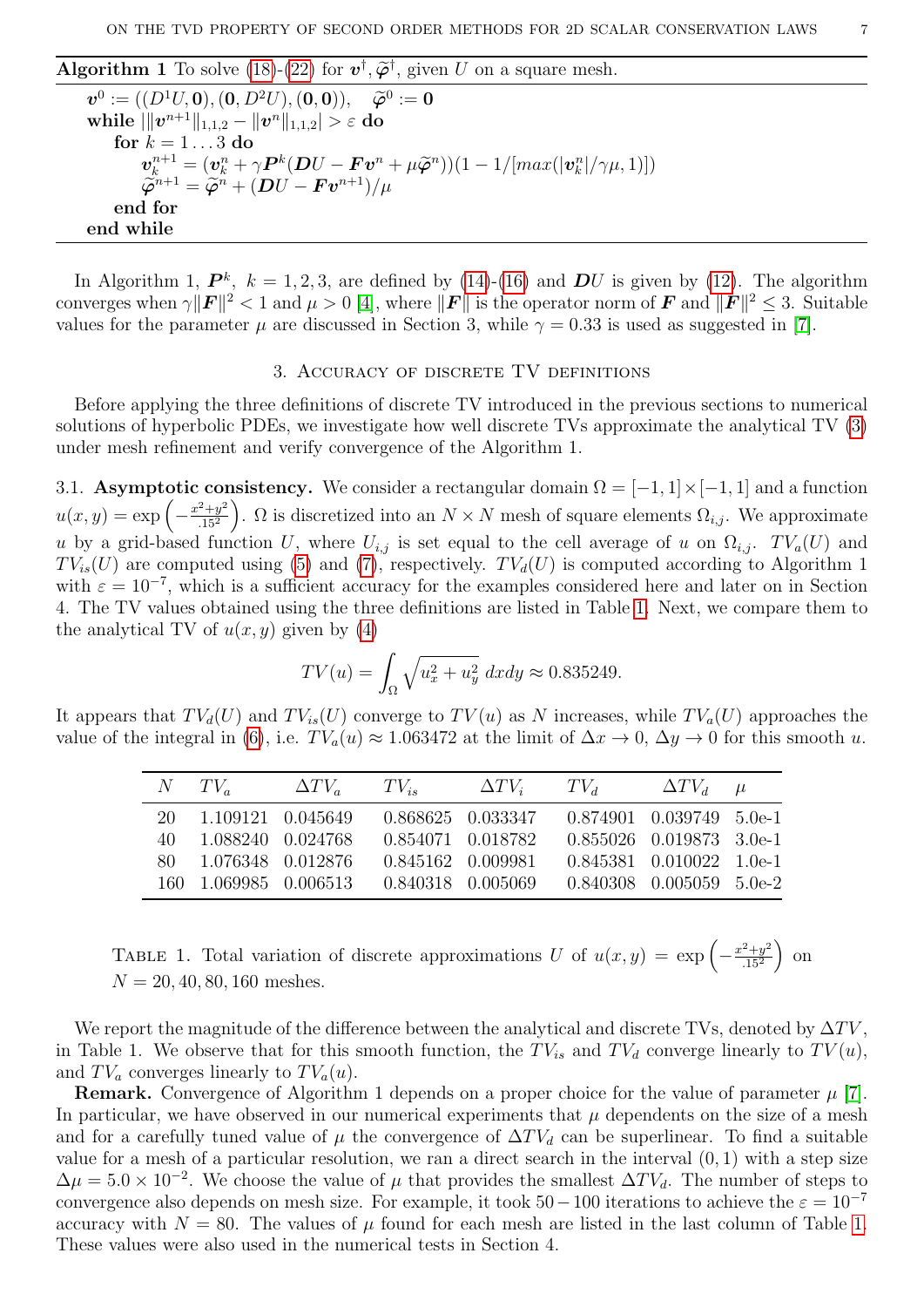3.2. Spatial isotropy. Next, we investigate how discrete TV of a discontinuous shape varies when the shape is rotated. We consider a rectangular domain  $\Omega = [-2, 2] \times [-2, 2]$  and a square pulse defined on  $\Omega$  by

$$
u(x,y) = \begin{cases} 1, & \text{if } x \in [-1/\sqrt{2}, 1/\sqrt{2}], \quad y \in [-1/\sqrt{2}, 1/\sqrt{2}], \\ 0, & \text{otherwise.} \end{cases}
$$
(25)

Similar to the previous example,  $U_{i,j}$  is set equal to the cell average of u on  $\Omega_{i,j}$ , an element in a uniform,  $N \times N$  mesh of  $\Omega$  with  $\Delta x = \Delta y = 4/N$ . To simplify calculations, we choose N to be a multiple of 4. The resulting discrete function with  $N = 40$  is illustrated in Figure [3](#page-8-0) (A).  $U_{i,j}$  takes three distinct 4. The resulting discrete function with  $N = 40$  is intistrated in Figure 5 (A).  $U_{i,j}$  takes three distinct values:  $U_{i,j} = 1$  in the interior of the square,  $U_{i,j} = \{N/(4\sqrt{2})\}$  on the elements containing the edges of values:  $U_{i,j} = 1$  in the interior of the square,  $U_{i,j} = \{N/(4\sqrt{2})\}$  on the elements containing the corners  $u(x, y)$  and  $U_{i,j} = \{N/(4\sqrt{2})\}^2$  on the elements containing the corners. Here,  $\{\cdot\}$  denotes the fractional part of a real number. It follows from [\(5\)](#page-0-2) that

$$
TV_a(U) = 4(2\lfloor N/(4\sqrt{2})\rfloor + 2\{N/(4\sqrt{2})\})\Delta x,
$$

where  $\lfloor \cdot \rfloor$  is the floor function of a real number. Under mesh refinement, i.e. as  $N \to \infty$ ,  $TV_a(U)$  tends where  $\lfloor \cdot \rfloor$  is the noor function of a real number. Under mesh refinement, i.e. as  $N \to \infty$ ,  $I v_a(U)$  tends to  $4\sqrt{2}$ . Using [\(7\)](#page-1-0), it is straightforward to show that  $TV_{is}(U)$  also converges to  $4\sqrt{2}$  as  $N \to \infty$ . Fi we evaluate  $TV_d(U)$  numerically using Algorithm 1. We tabulate the values of TV according to the three we evaluate 1  $V_d(U)$  numerically using Algorithm 1. We tabulate the values of 1 v according to the three definitions in Table [2.](#page-7-0) We observe that  $TV_a(U)$ ,  $TV_{is}(U)$ , and  $TV_d(U)$  converge to  $4\sqrt{2} \approx 5.656854$ under mesh refinement.

<span id="page-7-0"></span>

| N   | $TV_a(U)$ | $TV_{is}(U)$ | $TV_d(U)$ | $TV_a(V)$ | $TV_{is}(V)$ | $TV_d(V)$ | $\delta TV_a$ |
|-----|-----------|--------------|-----------|-----------|--------------|-----------|---------------|
| 20  | 5.112478  | 5.027950     | 5.075765  | 7.200000  | 6.099066     | 5.856872  | 0.781107      |
| 40  | 5.391645  | 5.340205     | 5.362765  | 7.600000  | 6.172694     | 5.754304  | 0.391539      |
| 80  | 5.525928  | 5.491928     | 5.501844  | 7.800000  | 6.208110     | 5.704962  | 0.203118      |
| 160 | 5.591803  | 5.570904     | 5.576312  | 7.900000  | 6.225484     | 5.680757  | 0.104445      |

TABLE 2. TV values for the square pulse U and the rotated square pulse V,  $\delta T V_d$  =  $|TV_d(U) - TV_d(V)|.$ 

Next, we consider the function  $v(x, y) = u(x \cos \theta + y \sin \theta, -x \sin \theta + y \cos \theta)$ , which corresponds to counterclockwise rotation of u by the angle  $\theta$ . Since rotation does not change analytical TV of u according to [\(3\)](#page-0-1), we have  $TV(v) = TV(u)$ . Choosing  $\theta = \pi/4$ , we obtain a square shape whose diagonals are aligned with the coordinate axes. Using the same meshes as above, we construct discrete functions V from v (Figure [3](#page-8-0) (B)).  $V_{i,j}$  takes three values: 0 in the exterior of the square, 1 in the interior, and 0.5 on the elements containing edges of v. The explicitly calculated value of the  $TV_a$  is

$$
TV_a(V) = (2N - 4)\Delta x = 8 - 16/N,
$$

which tends to 8 as  $N \to \infty$ . Then,  $TV_a(V)$  is greater than  $TV_a(U) = 4\sqrt{2}$  by a factor of  $\sqrt{2}$ . The value for the  $TV_{is}(V)$ 

$$
TV_{is}(V) = ((3\sqrt{2} + 2)N/4 - 5\sqrt{2}/2 + 2)\Delta x,
$$

converges to  $3\sqrt{2} + 2 \approx 6.24$ , as  $N \to \infty$ , which is greater than the  $TV_{is}(U) = 4\sqrt{2}$  by a factor of converges to  $3\sqrt{2}$ <br> $(3+\sqrt{2})/4 \approx 1.1$ .

We observe that  $TV_a(U) \neq TV_a(V)$ ,  $TV_{is}(U) \neq TV_{is}(V)$ ,  $TV_d(U) \neq TV_d(V)$  on the same mesh. This is expected because U and V are different projections of u on a finite mesh. However, we would like to see convergence between these values under mesh refinement. TV values according to the three definitions are listed in Table [2.](#page-7-0) We notice that  $TV_d(V)$  is the only one such that  $\delta TV = |TV_d(U) - TV_d(V)|$ , i.e. the difference in TV values between the original and rotated functions, diminishes as N increases.

We conclude that both  $TV_a$  and  $TV_{is}$  values change when the shape is rotated, while  $TV_d$  does not. Thus, neither  $TV_a$ , nor  $TV_{is}$  are isotropic.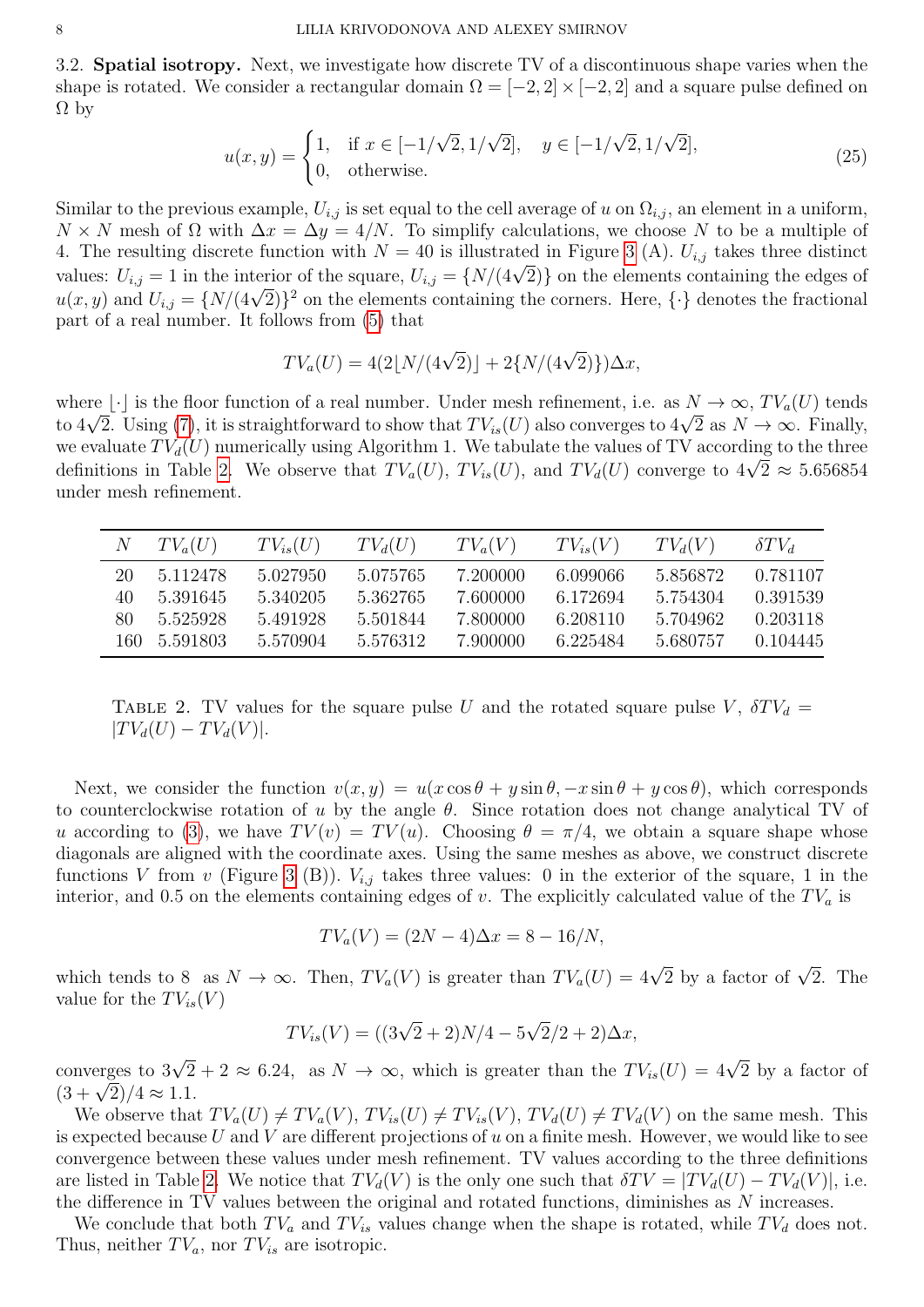<span id="page-8-0"></span>

FIGURE 3. Projection of the square pulse onto 40-by-40 mesh.

### 4. Numerical Examples

In this section, we present a number of numerical examples, whose aim is to demonstrate that the second order DG method is TVD in the  $TV_d$  sense and is not TVD in the  $TV_a$  and  $TV_i$  sense. In discretizing the spatial variable, we used the tensor-product, orthogonal basis functions of degree one. The system of ODEs resulted from the DG spatial discretization was solved with the Heun's time integrator. We employed the moment limiter, introduced in [\[17\]](#page-15-16). All problems were solved on a square domain  $\Omega = [-1, 1] \times [-1, 1]$  discretized into square cell,  $N \times N$  meshes.

We computed the total variation of the obtained solutions using the conventional  $TV_a$ ,  $TV_{is}$  and dual [\(17\)](#page-4-1) definitions, where  $U_{i,j}$  is the solution average on  $\Omega_{i,j}$ . TV<sub>d</sub> was calculated with Algorithm 1 and  $\varepsilon = 10^{-7}$ . The value of parameter  $\tau$  is given in Table [1.](#page-6-0)

4.1. Rotation of a hill. We begin by studying rotation of a cosine hill around the origin described by

<span id="page-8-3"></span><span id="page-8-2"></span>
$$
u_t + 2\pi x u_x - 2\pi y u_y = 0,\t\t(26)
$$

with the initial condition

$$
u_0(x,y) = \begin{cases} \cos 2\pi r^2, & \text{for } r = \sqrt{(x - 0.25)^2 + (y - 0.25)^2} \le 0.25, \\ 0, & \text{otherwise,} \end{cases} \tag{27}
$$

and suitable boundary conditions. We solve the problem with and without the limiter until the final time  $t = 0.125$ , which corresponds to the counter-clockwise rotation of the hill by  $\pi/4$ . The initial condition and solution at  $t = 0.125$  on the  $N = 80$  mesh are shown in Figure [4.](#page-9-0)

<span id="page-8-1"></span>We compute the  $L_1$  errors and convergence rates at  $t = 0.125$  and list them in Table [3.](#page-8-1) We observe that both limited and unlimited solutions exhibit the second rate of convergence.

| N.  | $L_1$ error, unlimited $L_1$ error, limited r, unlimited r, limited |              |        |        |
|-----|---------------------------------------------------------------------|--------------|--------|--------|
| 40  | 7.4849e-03                                                          | $1.2214e-02$ | 1.1752 | 0.5177 |
| 80  | 2.6270e-03                                                          | 6.3523e-03   | 1.5106 | 0.9432 |
| 160 | $0.4927e-03$                                                        | 1.8892e-03   | 2.4146 | 1.7494 |
| 320 | $0.0959e-03$                                                        | $0.4489e-03$ | 2.3605 | 2.0733 |

TABLE 3. Convergence history of  $L_1$  error of the limited and unlimited solutions of Example 4.1 at  $t = 0.125$ .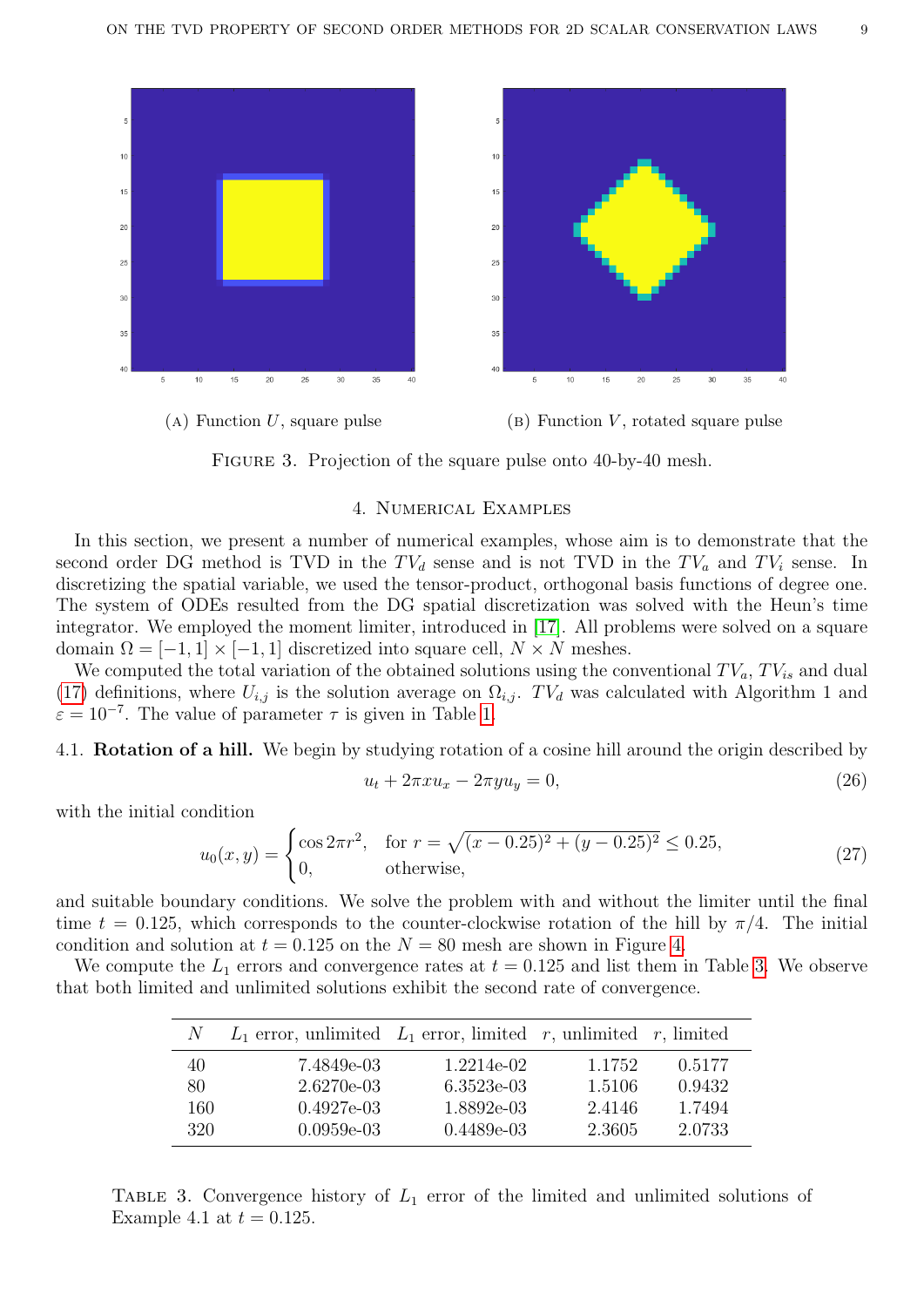<span id="page-9-0"></span>

FIGURE 4. Limited solution for  $(26)$  with initial condition  $(27)$  at t = 0.125 (left) and its contour plot (right).

<span id="page-9-1"></span>

FIGURE 5. TV for solutions of [\(26\)](#page-8-2) with the initial condition [\(27\)](#page-8-3) for the first 10 ( $N = 80$ ) and 20 ( $N = 160$ ) time steps, as a function of time t.

We compute the total variation of the solutions and report the results in Table [4](#page-10-0) and Figure [5.](#page-9-1) In Figure [5,](#page-9-1) we plot TV values of solutions computed with and without the limiter for the first 10 and 20 time steps on  $N = 80$  and  $N = 160$  meshes, respectively. We observe that the total variation of the limited solutions monotonically decreases with each time step for all definitions of TV. The solution on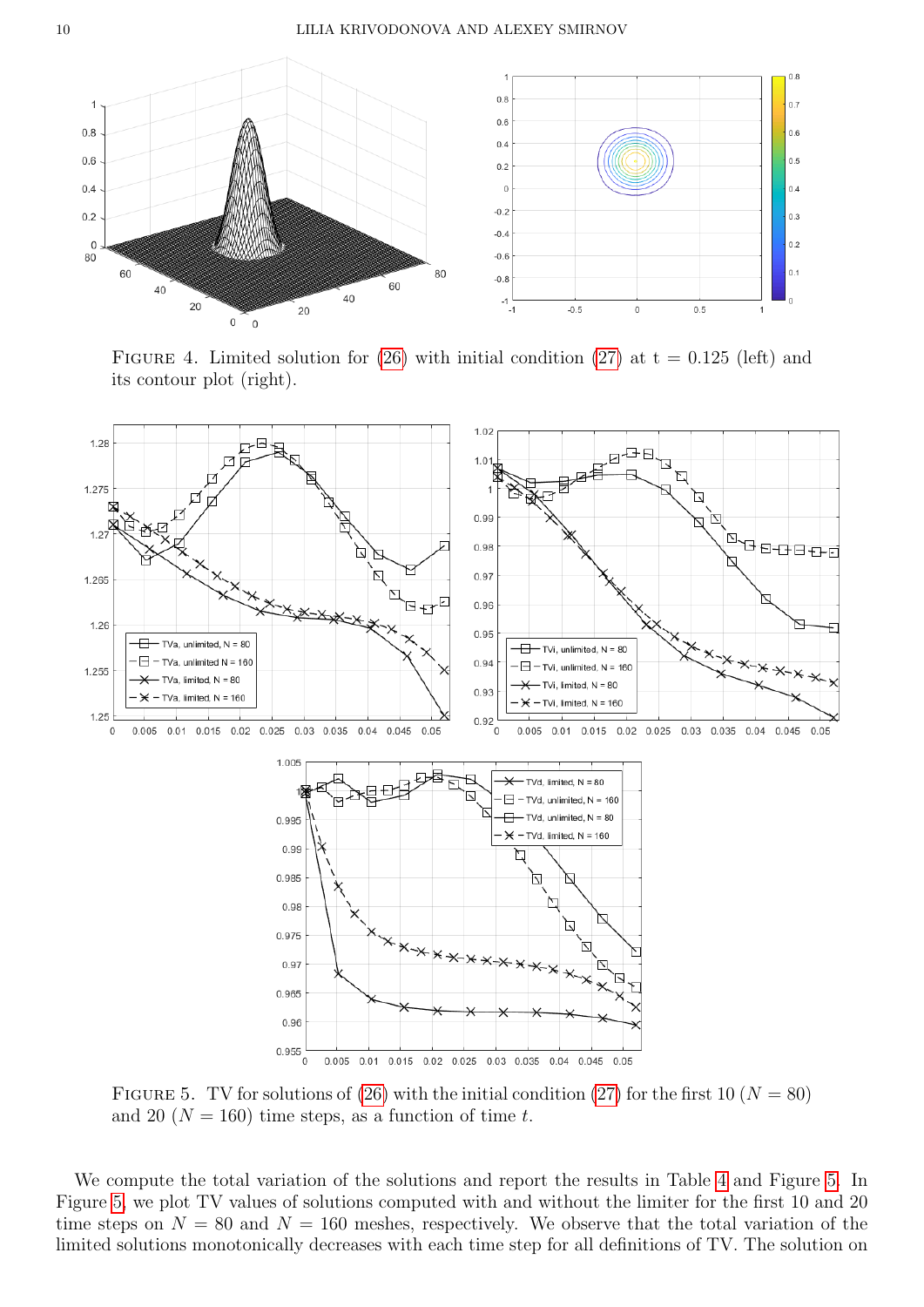<span id="page-10-0"></span>

|          | $N=40$ |           |        |        | $N=80$    |        |        | $N = 160$ |        |  |
|----------|--------|-----------|--------|--------|-----------|--------|--------|-----------|--------|--|
| $t\,$    | $TV_a$ | $TV_{is}$ | $TV_d$ | $TV_a$ | $TV_{is}$ | $TV_d$ | $TV_a$ | $TV_{is}$ | $TV_d$ |  |
| $\theta$ | 1.263  | 1.011     | 1.020  | 1.271  | 1.007     | 0.999  | 1.273  | 1.004     | 1.000  |  |
| 0.0078   | 1.262  | 1.007     | 1.001  | 1.270  | 1.003     | 1.000  | 1.273  | 1.002     | 0.992  |  |
| 0.0156   | 1.271  | 1.007     | 1.000  | 1.279  | 1.003     | 0.999  | 1.280  | 1.013     | 1.001  |  |
| 0.0313   | 1.265  | 0.982     | 0.999  | 1.273  | 0.978     | 0.998  | 1.272  | 0.986     | 0.993  |  |
| 0.0469   | 1.258  | 0.957     | 0.979  | 1.266  | 0.953     | 0.978  | 1.262  | 0.979     | 0.970  |  |
| 0.0625   | 1.239  | 0.940     | 0.951  | 1.248  | 0.936     | 0.950  | 1.258  | 0.971     | 0.956  |  |
| 0.0781   | 1.221  | 0.928     | 0.931  | 1.229  | 0.924     | 0.930  | 1.239  | 0.956     | 0.942  |  |
| 0.0938   | 1.197  | 0.922     | 0.924  | 1.205  | 0.918     | 0.921  | 1.221  | 0.945     | 0.936  |  |
| 0.1094   | 1.177  | 0.920     | 0.919  | 1.185  | 0.916     | 0.918  | 1.205  | 0.936     | 0.932  |  |
| 0.1250   | 1.156  | 0.918     | 0.915  | 1.163  | 0.914     | 0.914  | 1.184  | 0.932     | 0.929  |  |

TABLE 4. Total variation values for the unlimited solutions for Example 4.1 on  $N =$ 40, 80, 160 meshes.

the coarser mesh is more diffusive and is more affected by the limiter. Consequently, its TV decreases faster.

The TV of the unlimited solutions behaves differently for  $TV_a$ ,  $TV_a$  and  $TV_d$ .  $TV_d$  initially oscillates about the exact value of one and then decays. This is expected of unlimited high-order methods, with TV changes on the order of discretization error from one time step to another. Moreover, a similar behavior was reported for one-dimensional problems in [\[17\]](#page-15-16). The  $TV_a$  and  $TV_{is}$  initially increase and then decay, but the initial increase is a magnitude larger that in  $TV_d$ .

We further report TV for the unlimited solutions at ten time instances between  $t = 0$  and  $t = 0.125$ in Table [4.](#page-10-0) For this problem with a radial symmetry of the initial profile, we observe that all three TV share similar long-term behaviour. We also notice that  $TV_a$  is not a good approximation of  $TV(u)$ value, as was discussed in Section 3.

Next, we solve [\(26\)](#page-8-2) with the initial condition

<span id="page-10-1"></span>
$$
u_0(x,y) = \begin{cases} \cos 2\pi (0.5x^2 + 1.5y^2), & \text{for } 0.5x^2 + 1.5y^2 \le 0.25, \\ 0, & \text{otherwise,} \end{cases}
$$
(28)

that models a hill whose level curves are ellipses. In Figure [6,](#page-11-0) we plot TV values for the limited solutions for the first 10 and 20 time steps on  $N = 80$  and  $N = 160$  meshes, respectively. We observe that for this asymmetric shape, the limited solutions lose the TVD property in the  $TV_a$  sense, while their  $TV_{is}$ and  $TV_d$  monotonically diminish with time.

To conclude, this example presents a formally second-order method where  $TV_{is}$  and  $TV_d$  monotonically decrease after a limiter is applied. While we further show that the  $TV_{is}$  definition is not a suitable measure of discrete TV in the context of numerical PDEs, it works here. We attribute this to the fact that  $TV_{is}$  is a good approximation of TV of smooth functions (see Section 3).

To further establish that it is the limiter that enforces the TVD property and to further test the  $TV_{is}$ definition, we consider additional numerical examples below.

4.2. Rotation of a square pulse. We solve the rotation problem [\(26\)](#page-8-2) with a square pulse as the initial condition

$$
u_0(x,y) = \begin{cases} 1, & \text{if } x \in [-0.25, 0.25], \quad y \in [-0.25, 0.25], \\ 0, & \text{otherwise.} \end{cases} \tag{29}
$$

We solve the problem with the moment limiter on the meshes with  $N = 40, 80, 160$ . The solution on the  $N = 80$  mesh at  $t = 0.125$  is shown in Figure [7.](#page-11-1) Because the DG scheme without a limiter will produce spurious oscillations near solution discontinuities, which in turn will lead to large increases in the values of TV according to all three definitions, we omit the use of the unlimited DG here.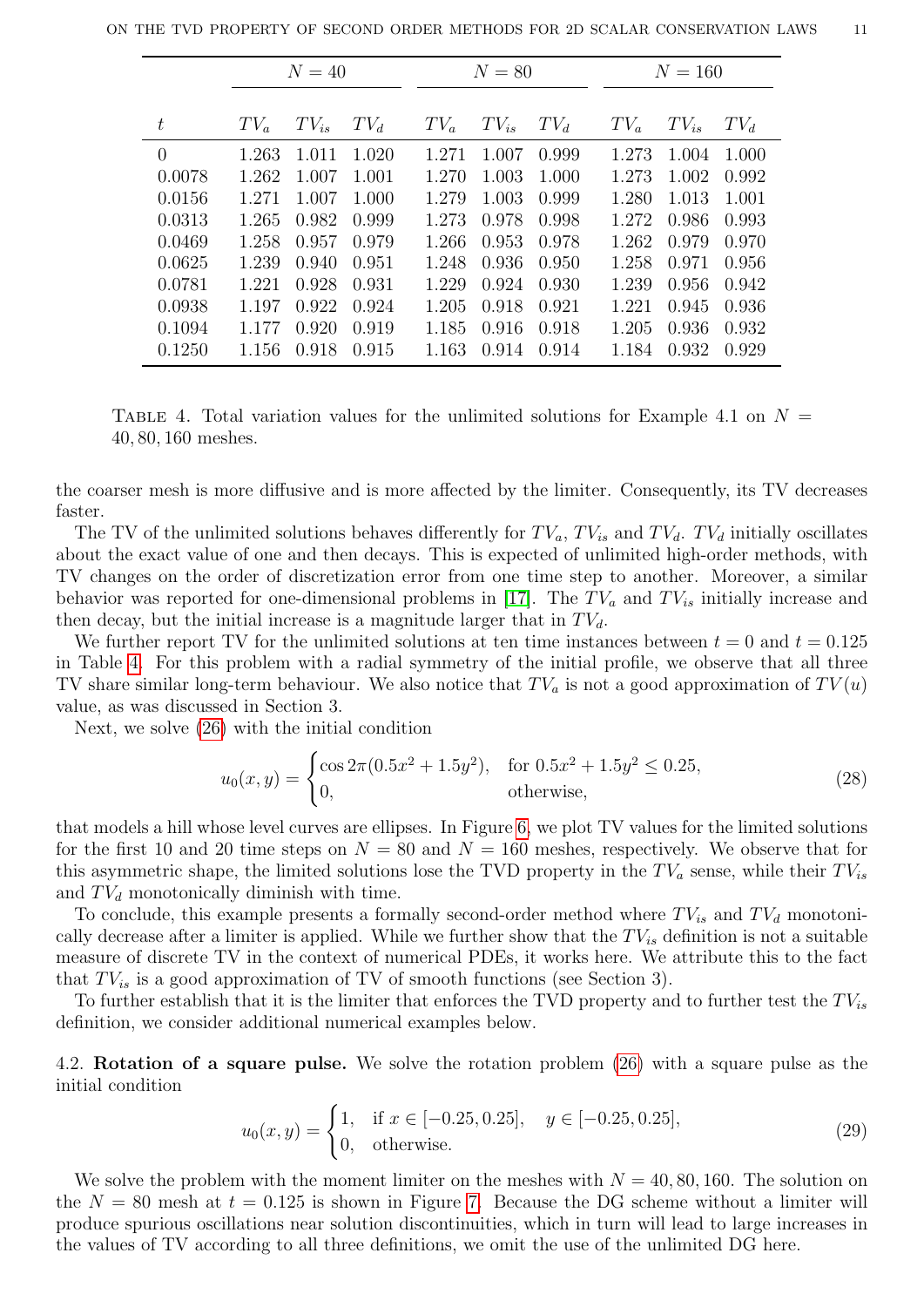<span id="page-11-0"></span>

FIGURE 6. TV for the limited solutions of  $(26)$  with the initial condition  $(28)$  for the first 10 ( $N = 80$ ) and 20 ( $N = 160$ ) time steps, as a function of time t.

<span id="page-11-1"></span>

FIGURE 7. Solution for Example 4.2 with a limited DG at  $t = 0.125$  (left) and its contour plot (right).

We plot the values of the discrete TV for the first 10 ( $N = 80$ ) and 20 ( $N = 160$ ) time steps in Figure [8](#page-12-0) (right). The TV on the interval  $t \in [0,1]$  is shown in Figure 8 (left). We observe that the  $TV_a$  values do not decrease with time. In fact, there are intervals with marked increases in TV. The plot has a scallop-like shape with the peaks corresponding to rotation by  $\pi/4$ ,  $3\pi/4$ , etc. and troughs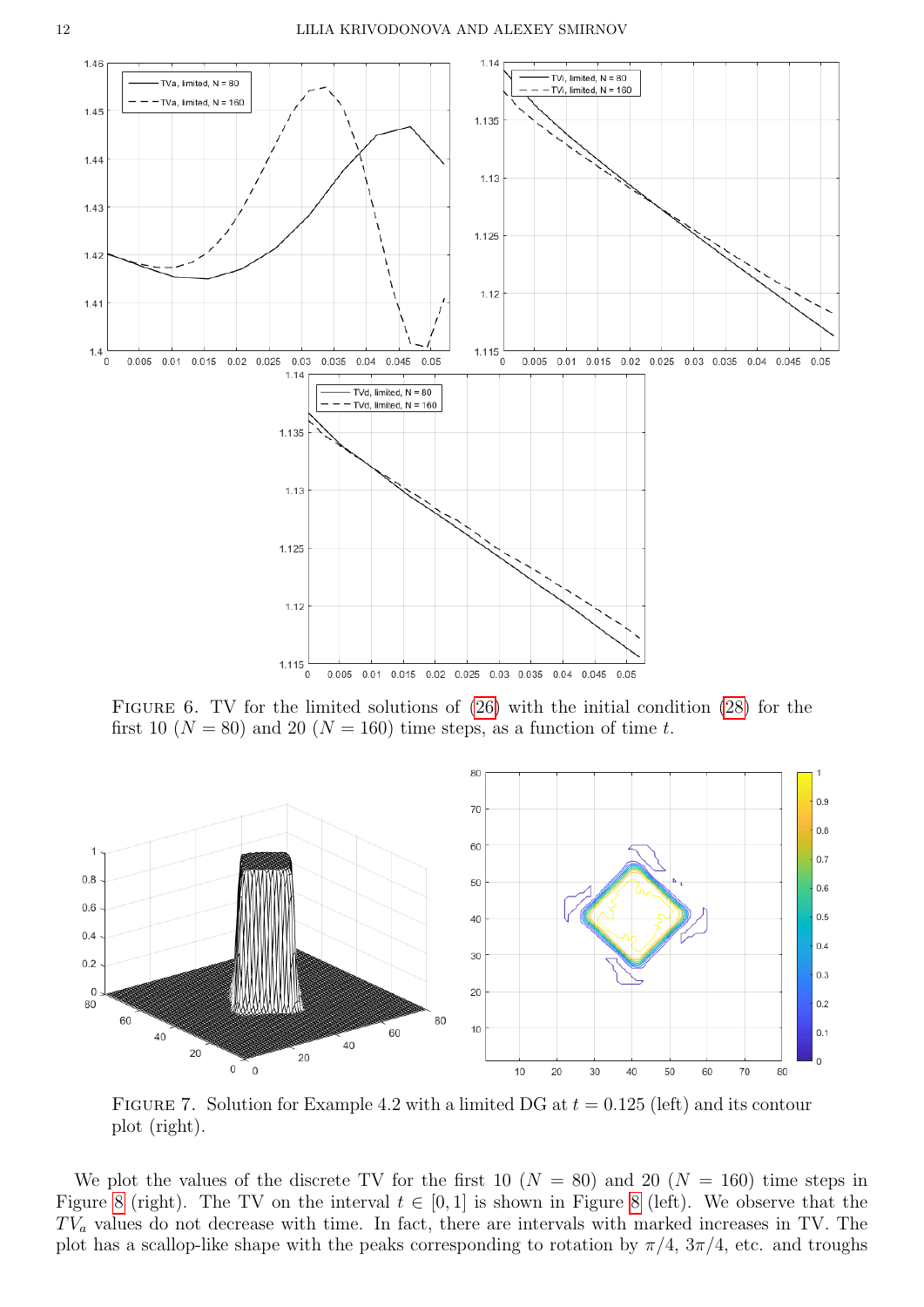<span id="page-12-0"></span>

FIGURE 8. Left: TV for solution of Example 4.2 for one full rotation, which corresponds to  $t \in [0, 1]$ . Right: zoom for  $TV_{is}$ ,  $TV_d$  of the first 10 ( $N = 80$ ) and 20 ( $N = 160$ ) time steps. The horizontal axis depicts time t.

corresponding to rotation by  $\pi/2$ ,  $\pi$ , etc. This demonstrates the behaviour of the TV<sub>a</sub> discussed in Section 3. That is, the computed  $TV_a$  value at the first peak is greater than that at the initial moment Section 3. That is, the computed  $TV_a$  value at the first peak is greater than that at the initial moment<br>by a factor approaching  $\sqrt{2}$ , as we observe an increase of the peak values with mesh refinement. The decrease of the peak values with time can be attributed to numerical diffusion and spreading of the solution.

The plot of the  $TV_{is}$  shows a similar behaviour. The value of  $TV_{is}$  grows in time intervals [0, 0.03125], [0.25, 0.3125], and then again in [0.5313, 0.5718]. Thus, the scheme is not TVD in the  $TV_a$  and  $TV_{is}$ sense, even when a limiter is employed.

<span id="page-12-1"></span>

| Finally, the values of the dual TV form a monotonically decreasing sequence (Table 5 and Figure 8). |  |  |
|-----------------------------------------------------------------------------------------------------|--|--|
| The limited solution is oscillation-free (Figure 7) and is TVD in means in the $TV_d$ sense.        |  |  |

| $N=40$ |       |           |       | $N=80$ |           |        | $N = 160$ |           |  |
|--------|-------|-----------|-------|--------|-----------|--------|-----------|-----------|--|
|        |       |           |       |        |           |        |           |           |  |
| $TV_a$ |       | $TV_d$    |       |        |           | $TV_a$ |           | $TV_d$    |  |
| 2.000  | 1.971 | 2.000     | 2.000 | 1.985  | 2.000     | 2.000  | 1.993     | 2.000     |  |
| 2.148  | 1.944 | 1.954     | 2.177 | 2.002  | 1.996     | 2.180  | 2.012     | 1.998     |  |
| 2.245  | 1.930 | 1.916     | 2.322 | 2.010  | 1.993     | 2.327  | 2.017     | 1.994     |  |
| 2.336  | 1.917 | 1.891     | 2.429 | 2.009  | 1.984     | 2.459  | 2.015     | 1.977     |  |
| 2.389  | 1.904 | 1.866     | 2.523 | 2.001  | 1.959     | 2.560  | 2.011     | 1.967     |  |
| 2.435  | 1.886 | 1.848     | 2.597 | 1.990  | 1.943     | 2.641  | 2.005     | 1.960     |  |
| 2.440  | 1.865 | 1.827     | 2.644 | 1.978  | 1.932     | 2.689  | 1.999     | 1.954     |  |
| 2.452  | 1.844 | 1.813     | 2.662 | 1.966  | 1.922     | 2.725  | 1.993     | 1.950     |  |
| 2.429  | 1.823 | 1.804     | 2.656 | 1.954  | 1.916     | 2.723  | 1.985     | 1.945     |  |
|        |       | $TV_{is}$ |       | $TV_a$ | $TV_{is}$ | $TV_d$ |           | $TV_{is}$ |  |

TABLE 5. Total variation values for the limited solutions for Example 4.2 on  $N =$ 40, 80, 160 meshes.

### 4.3. Burgers' equation. Finally, we consider the inviscid Burgers' equation

$$
u_t + uu_x + uu_y = 0,\t\t(30)
$$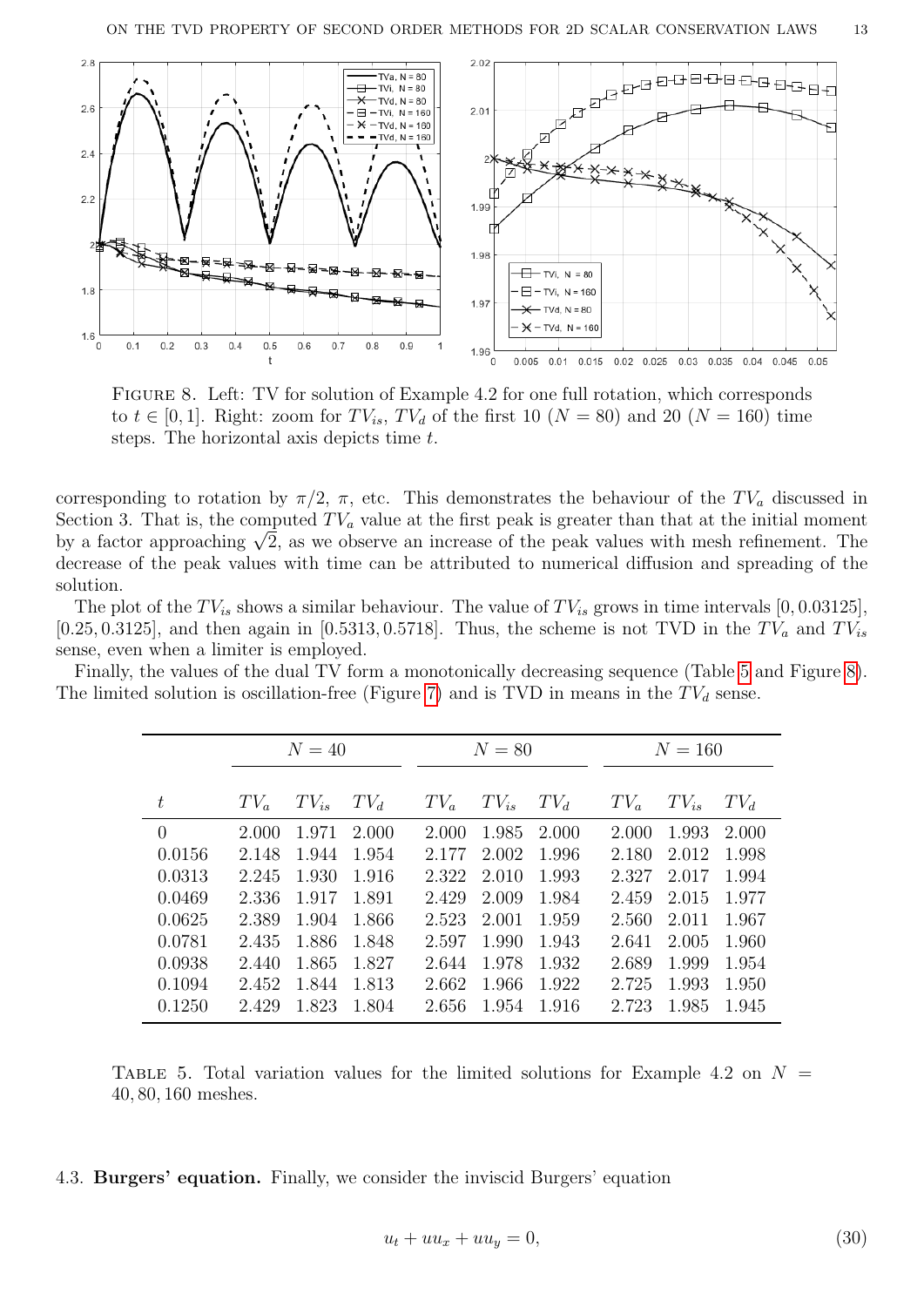with the initial condition

$$
u_0(x,y) = \begin{cases} \cos 2\pi r^2, & \text{for } r = \sqrt{(x+0.5)^2 + (y+0.5)^2} \le 0.25, \\ 0, & \text{otherwise.} \end{cases}
$$
(31)

We solve the problem with the moment limiter for  $t \in [0, 0.5]$ . The solutions at  $t = 0.10$ , before the shock is formed at  $t_s \approx 1/(2\pi)$ , and  $t = 0.5$  (after the shock is formed) are shown in Figure [9.](#page-13-0) Total variation values according to the three definition are shown at selected times in Table [6.](#page-14-5)

<span id="page-13-0"></span>

FIGURE 9. Top row: Solution for Example 4.3 with a limited DG at  $t = 0.1$  (left) and its contour plot (right). Bottom row: Solution at  $t = 0.5$  (left) and its contour plot (right).

Similarly to Example 4.1, we observe that  $TV_{is}$  and  $TV_d$  values monotonically decrease with time while  $TV_a$  values do not. In contrast to the previous examples, the true total variation of this problem decreases after the shock is formed due to shock/rarefaction interaction.

We notice that initially  $TV_a$  values grow due to the shape spreading of the initial profile. Then, in later times, numerical diffusion prevails and the values of  $TV_a$  dip below the initial value and continue steadily decreasing as the simulations progress. Notice that unlike in Example 4.2, the  $TV_{is}$  values do not grow with time. This is because the initial profile is translated along the main diagonal of the domain with no rotation.

### 5. Discussion and conclusions

We have demonstrated numerically that solutions of the second order discontinuous Galerkin method equipped with the moment limiter have the TVD property in means. The total variation of unlimited solutions might oscillate on the order of the discretization error, as expected, but also decreases with time. This holds when the total variation is measured using the fully discrete dual TV definition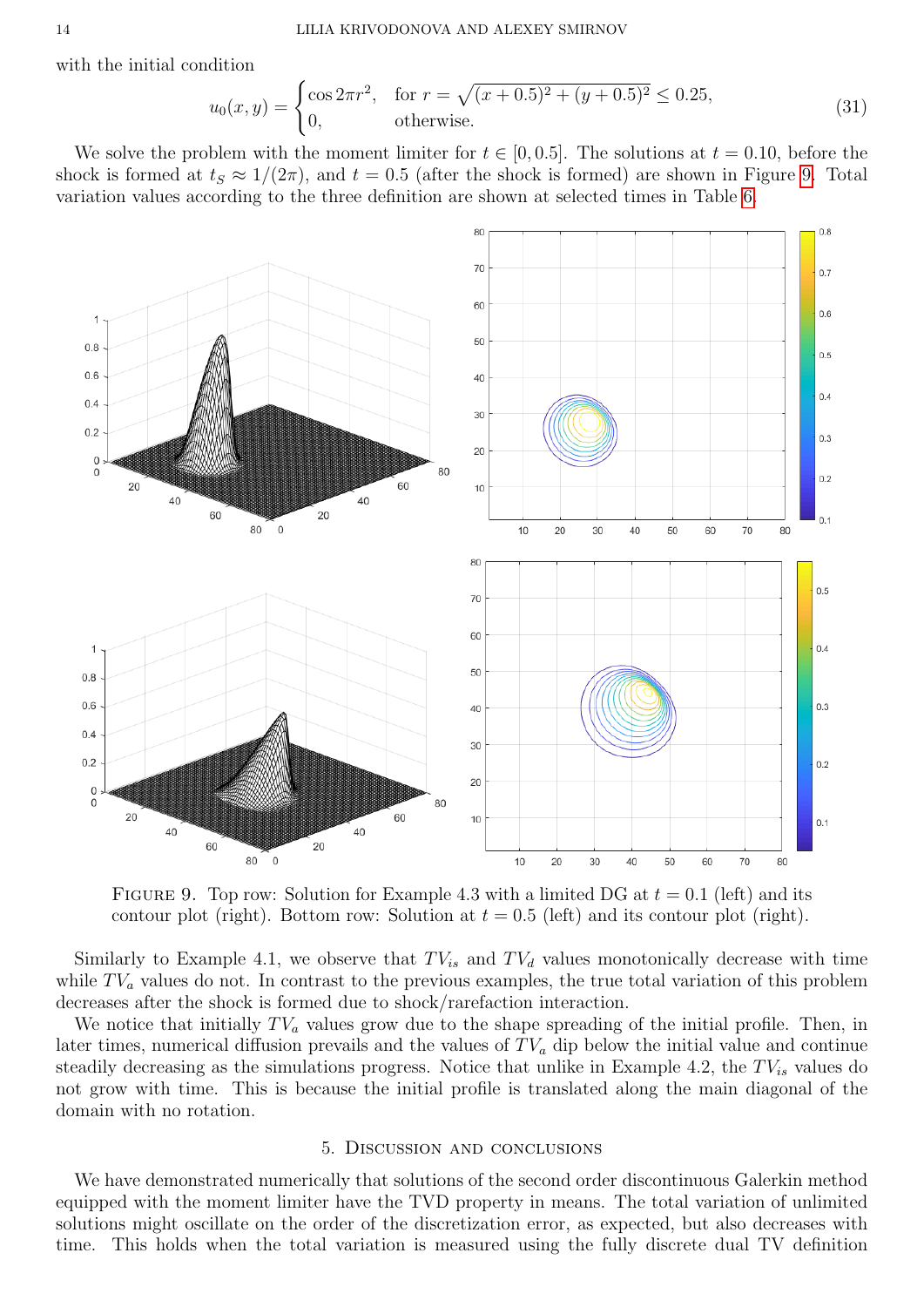<span id="page-14-5"></span>

|          | $N=40$ |           |        |        | $N=80$    |        |        | $N = 160$ |        |  |
|----------|--------|-----------|--------|--------|-----------|--------|--------|-----------|--------|--|
|          |        |           |        |        |           |        |        |           |        |  |
| $t\,$    | $TV_a$ | $TV_{is}$ | $TV_d$ | $TV_a$ | $TV_{is}$ | $TV_d$ | $TV_a$ | $TV_{is}$ | $TV_d$ |  |
| $\Omega$ | 1.271  | 1.007     | 1.003  | 1.273  | 1.004     | 1.001  | 1.273  | 1.002     | 1.000  |  |
| 0.0500   | 1.254  | 0.993     | 0.990  | 1.298  | 1.003     | 1.000  | 1.314  | 1.003     | 1.000  |  |
| 0.1000   | 1.159  | 0.914     | 0.917  | 1.241  | 0.974     | 0.976  | 1.282  | 1.006     | 0.997  |  |
| 0.1500   | 1.061  | 0.829     | 0.836  | 1.183  | 0.924     | 0.928  | 1.250  | 0.978     | 0.981  |  |
| 0.1592   | 0.971  | 0.758     | 0.763  | 1.124  | 0.875     | 0.880  | 1.214  | 0.947     | 0.951  |  |
| 0.1700   | 0.948  | 0.741     | 0.747  | 1.107  | 0.862     | 0.868  | 1.206  | 0.941     | 0.945  |  |
| 0.2000   | 0.891  | 0.696     | 0.700  | 1.061  | 0.825     | 0.831  | 1.168  | 0.910     | 0.915  |  |
| 0.2500   | 0.822  | 0.644     | 0.646  | 0.999  | 0.777     | 0.783  | 1.114  | 0.868     | 0.872  |  |
| 0.5000   | 0.678  | 0.531     | 0.529  | 0.780  | 0.609     | 0.609  | 0.895  | 0.699     | 0.702  |  |

Table 6. Total variation values for the limited solutions of the Burgers' equation on  $N = 40, 80, 160$  meshes.

[\(17\)](#page-4-1). Therefore, we have given an example of a scheme that is TVD, in the sense of dual discrete TV definition, and second-order accurate. This is in contrast with the long-standing result of [\[14\]](#page-15-0), which states that any TVD scheme in two-dimensions is at most first order accurate.

We have also shown that the  $TV_a$  and  $TV_{is}$  are not suitable discrete definitions in the context of numerical methods for solution of hyperbolic PDEs. We first considered stationary examples, i.e. computing TV of the first-order  $L_2$  projection of a function onto a square mesh. We showed that the discrete TVs converge to the analytical TVs under mesh refinement. Then we showed that  $TV_a$ and  $TV_{is}$  are not isotropic for shapes without rotational symmetry. As a result, the TV of a shape might increase or decrease under rotation. This makes these definitions not suitable for measuring TV of numerical solutions as TV increases or decreases are not fully attributed to the numerical scheme. Then we studied time-dependant DG solutions, for which we observed the increase in  $TV_a$  and  $TV_{is}$ at the beginning of computation due to the spreading of the initial shape profile. Additionally, the discrete total variation increases when an object without radial symmetry is rotated. The reason for that is the anisotropy of  $TV_a$  and  $TV_{is}$  definitions.

The next step would be to find a rigorous proof that establishes that the DGM is TVD in means in the discrete dual sense. More generally, this would entail deriving sufficient conditions on scheme coefficients (for finite-difference methods) or a limiter (for finite volumes or DGM), for the solution to satisfy the dual TVD restriction. Finally, developing a fully discrete dual TV definition for other mesh types and three-dimensional problems would be of interest.

### 6. acknowledgement

This work was supported in part by the Natural Sciences and Engineering Research Council of Canada grant 341373-07.

### **REFERENCES**

- <span id="page-14-3"></span>[1] Feriel Abboud, Emilie Chouzenoux, Jean-Christophe Pesquet, Jean-Hugues Chenot, and Louis Laborelli. An alternating proximal approach for blind video deconvolution. Signal Processing: Image Communication, 70:21–36, 2019.
- <span id="page-14-0"></span>[2] Corentin Caillaud and Antonin Chambolle. Error estimates for finite differences approximations of the total variation. working paper or preprint, April 2020.
- <span id="page-14-4"></span>[3] Antonin Chambolle and Thomas Pock. Crouzeix–raviart approximation of the total variation on simplicial meshes. Journal of Mathematical Imaging and Vision, 62(6):872–899, 2020.
- <span id="page-14-1"></span>[4] Antonin Chambolle and Thomas Pock. Learning Consistent Discretizations of the Total Variation. working paper or preprint, October 2020.
- <span id="page-14-2"></span>[5] Antonin Chambolle and Thomas Pock. Chapter 6 - approximating the total variation with finite differences or finite elements. In Andrea Bonito and Ricardo H. Nochetto, editors, Geometric Partial Differential Equations - Part II, volume 22 of Handbook of Numerical Analysis, pages 383–417. Elsevier, 2021.